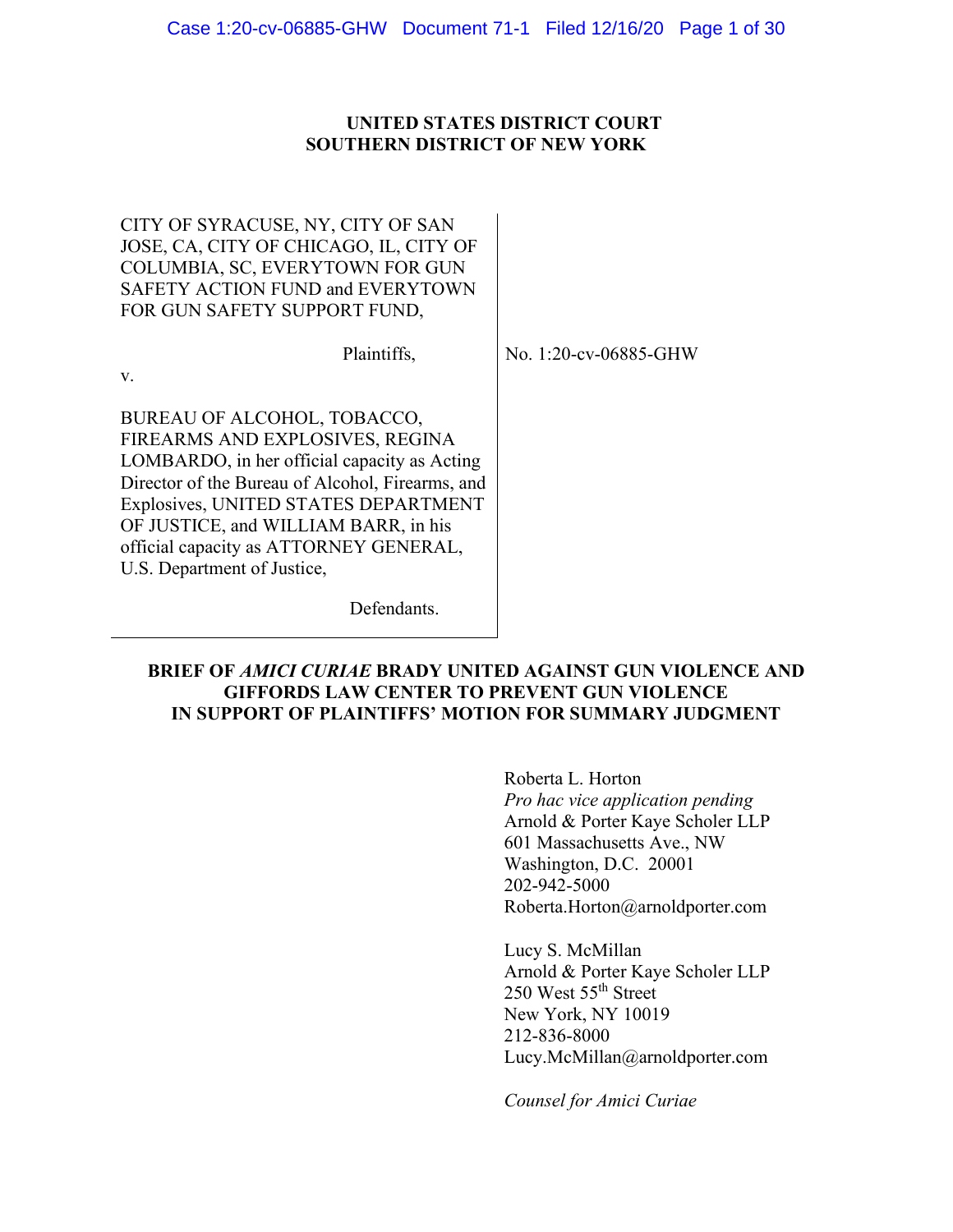# **TABLE OF CONTENTS**

| I.   | ATF'S INCORRECT INTERPRETATION OF THE GUN CONTROL ACT<br>VITIATES THE AGENCY'S ESSENTIAL ROLE IN COMBATING ILLEGAL |                                                                                                                                                                 |  |  |  |
|------|--------------------------------------------------------------------------------------------------------------------|-----------------------------------------------------------------------------------------------------------------------------------------------------------------|--|--|--|
|      | A.                                                                                                                 |                                                                                                                                                                 |  |  |  |
|      | <b>B.</b>                                                                                                          |                                                                                                                                                                 |  |  |  |
|      | $C_{\cdot}$                                                                                                        | Ghost Gun Purchasers Avoid the Safeguards in Place to Prevent Firearms                                                                                          |  |  |  |
|      | D.                                                                                                                 |                                                                                                                                                                 |  |  |  |
|      | E.                                                                                                                 | Ghost Gun Sellers Capitalize on Purchasers' Ability to Evade Background                                                                                         |  |  |  |
| II.  |                                                                                                                    | ATF MUST NOT BE PERMITTED TO EXEMPT GHOST GUNS FROM                                                                                                             |  |  |  |
| III. |                                                                                                                    | THE EXEMPTION OF 80% COMPONENTS AND GHOST GUN KITS FROM<br>REGULATION ESPECIALLY HARMS BLACK AND BROWN<br>COMMUNITIES THAT SUFFER DISPROPORTIONATE RATES OF GUN |  |  |  |
|      |                                                                                                                    |                                                                                                                                                                 |  |  |  |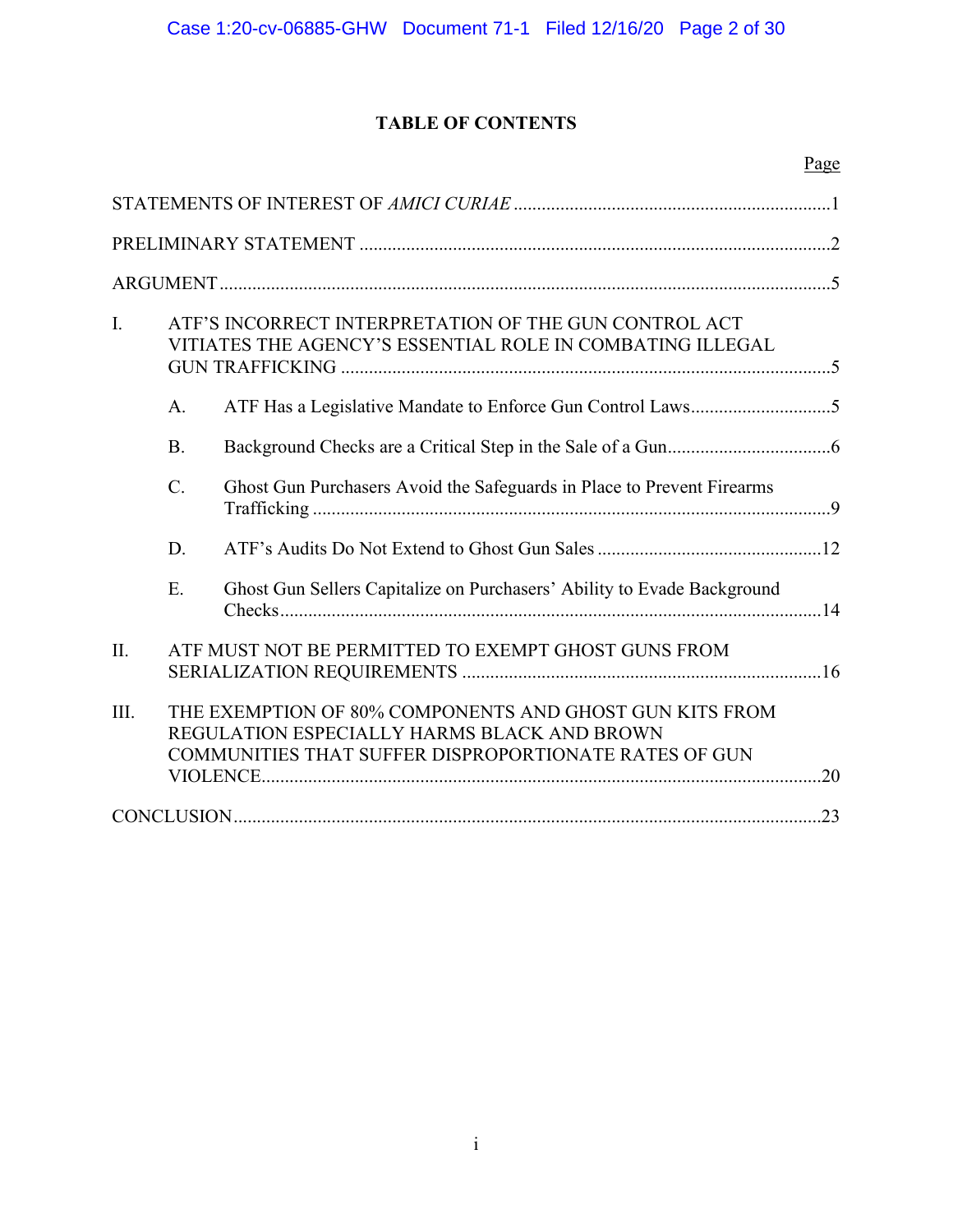# **TABLE OF AUTHORITIES**

# **Page(s)**

# **Cases**

| Abramski v. United States,                                                                   |
|----------------------------------------------------------------------------------------------|
| City of New York v. A-1 Jewelry & Pawn, Inc.,                                                |
| Corporan v. Wal-Mart Stores East, LP,                                                        |
| District of Columbia v. Heller,                                                              |
| Huddleston v. United States,                                                                 |
| McDonald v. City of Chicago,                                                                 |
| N.A.A.C.P. v. AcuSport, Inc.,                                                                |
| Shawano Gun & Loan, LLC v. Hughes,                                                           |
| State of California et al. v. Bureau of Alcohol, Tobacco, Firearms and Explosives<br>et al., |
| United States v. Carney,                                                                     |
| United States v. Hayes,                                                                      |
| United States v. Marzzarella,                                                                |
| United States v. McSwain,                                                                    |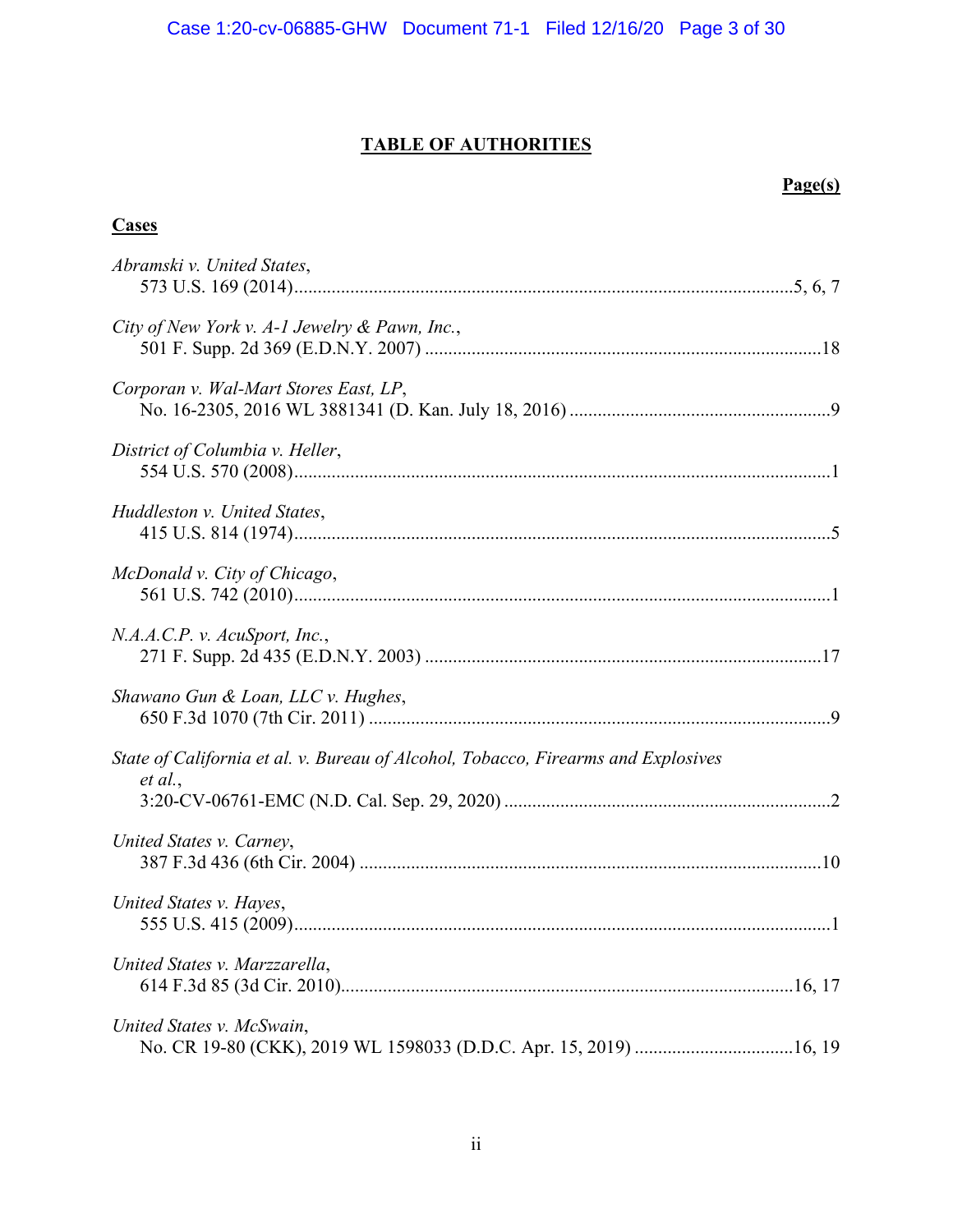# **Statutes**

| <b>Other Authorities</b> |  |
|--------------------------|--|
|                          |  |
|                          |  |
|                          |  |
|                          |  |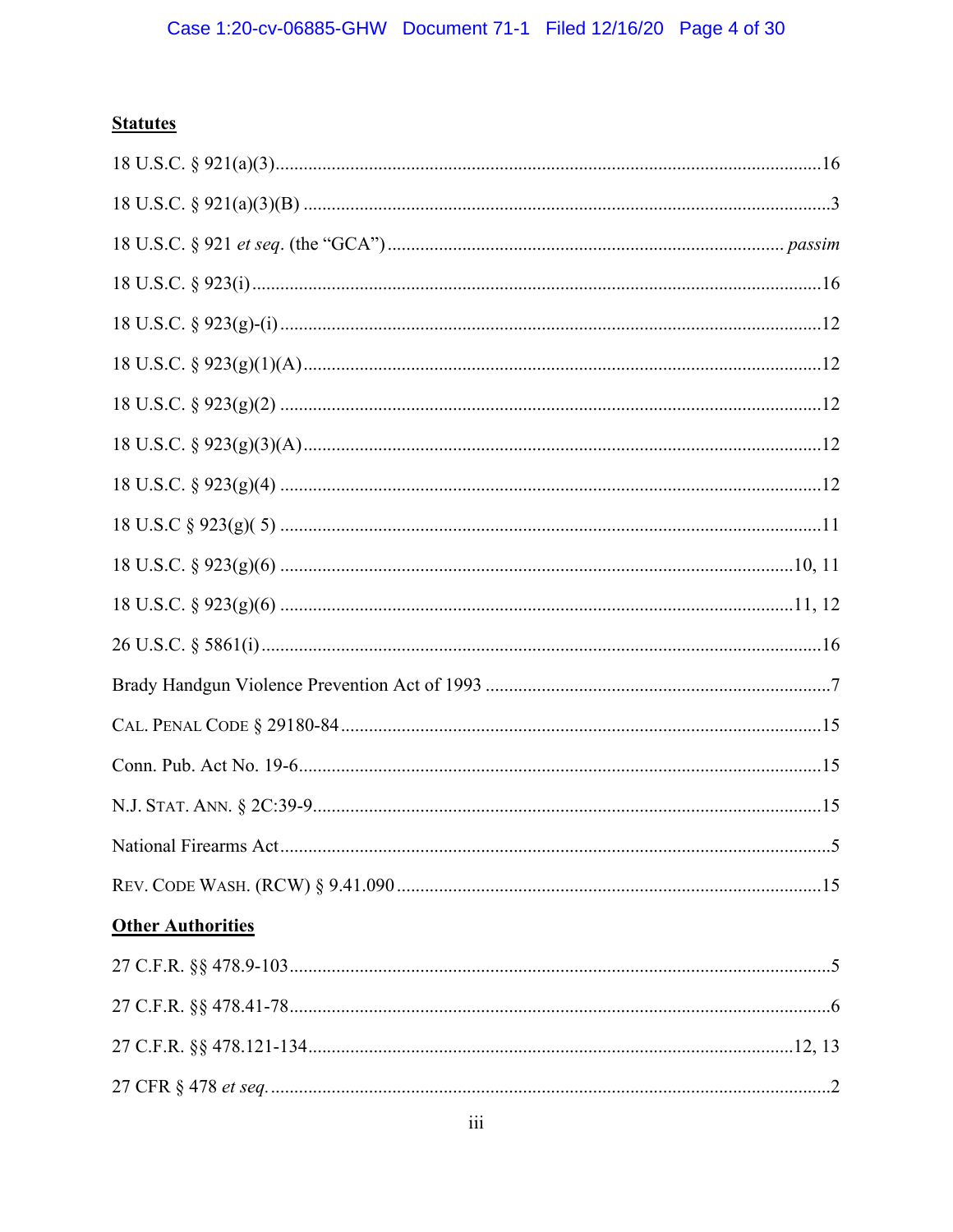# Case 1:20-cv-06885-GHW Document 71-1 Filed 12/16/20 Page 5 of 30

| Alcohol, Tobacco, Firearms and Explosives, Fiscal Year 2021 Congressional                                                                                                                                                 |     |
|---------------------------------------------------------------------------------------------------------------------------------------------------------------------------------------------------------------------------|-----|
| Alycia Santilli et al., Bridging the Response to Mass Shootings and Urban                                                                                                                                                 |     |
| Ashwini R. Sehgal, MD, Lifetime Risk of Death From Firearm Injuries, Drug<br>Overdoses, and Motor Vehicle Accidents in the United States, 133 AM. J. OF                                                                   |     |
| ATF Answers Questions on 80 Percent Lower Receiver Blanks, AMMOLAND (Nov.                                                                                                                                                 |     |
| Christina Caron, "Ghost Guns," Homemade and Untraceable, Face Growing                                                                                                                                                     |     |
| Christopher S. Koper, Crime Gun Risk Factors: Buyer, Seller, Firearm, and<br>Transaction Characteristics Associated with Gun Trafficking and Criminal                                                                     |     |
| Evan Sernoffsky, 'Ghost Guns' Continue to Elude California's Firearms Laws,                                                                                                                                               |     |
| FFL Compliance Inspections, Bureau of Alcohol, Tobacco, Firearms and                                                                                                                                                      |     |
| Howard, Jacqueline, The disparities in how black and white men die in gun<br>violence, state by state, (Apr. 24, 2018) (citing data from the Centers for<br>Disease Control and Prevention's Wide-ranging Online Data for | .21 |
| Richard Reeves, et al., Guns and race: The different worlds of black and white                                                                                                                                            |     |
| S.P. Sullivan, Cocaine bust led cops to 'ghost gun' network that sold untraceable                                                                                                                                         |     |
| U.S. DEP'T. OF JUSTICE, FIREARMS TRACING GUIDE: TRACING FIREARMS TO<br>REDUCE VIOLENT CRIME 1-5 (2011),                                                                                                                   |     |
| U.S. DEP'T OF THE TREASURY, ATF, COMMERCE IN FIREARMS IN THE UNITED<br>STATES 19 (February 2000), https://www.hsdl.org/?view&did=162417, 18, 19                                                                           |     |
| U.S. DEP'T OF TREASURY, ATF REGULATORY ACTIONS: REPORT TO THE                                                                                                                                                             |     |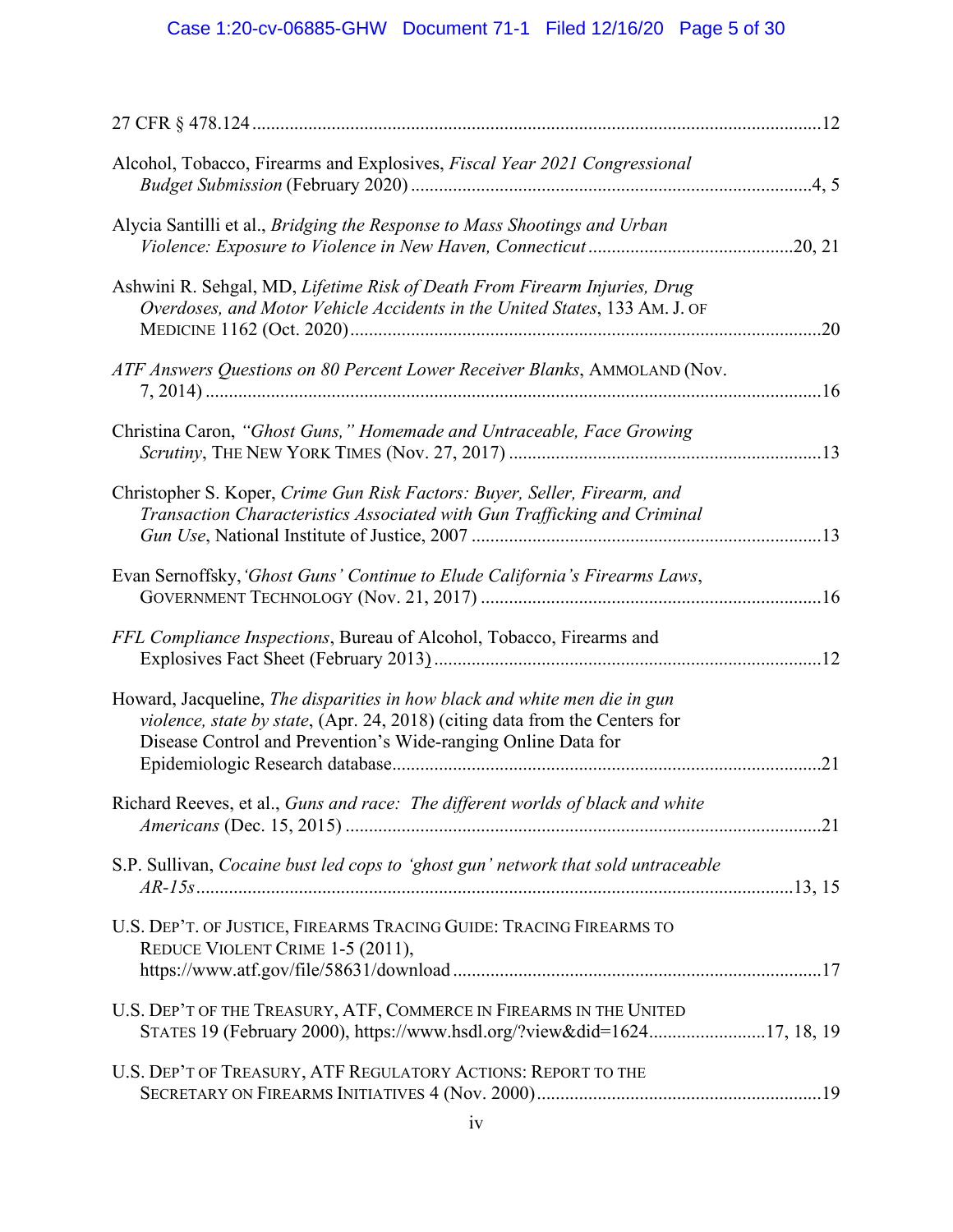Yolanda T. Mitchell and Tiffany L. Bromfield, *Gun Violence and the Minority Experience*, National Council on Family Relations (Jan. 10, 2019) ........................................20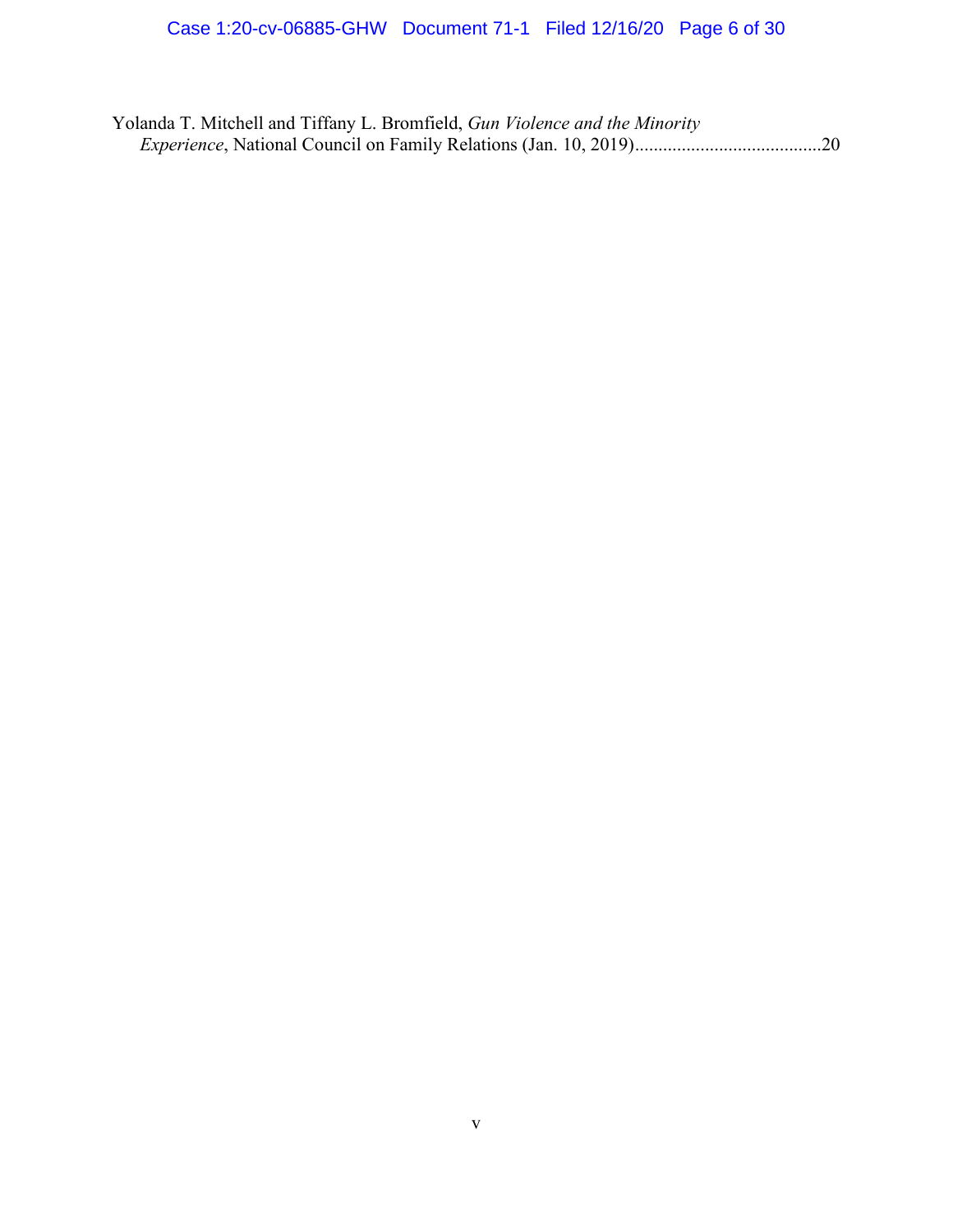## **STATEMENTS OF INTEREST OF** *AMICI CURIAE<sup>1</sup>*

*Amici curiae* submit this brief in support of Plaintiffs' Motion for Summary Judgment to require the Bureau of Alcohol, Tobacco, Firearms and Explosives ("ATF" or "the Bureau") to define the frames and receivers used to build "ghost guns" as "firearms" under the Gun Control Act of 1968.

Brady United Against Gun Violence ("Brady") is the nation's longest-standing nonpartisan, non-profit organization dedicated to reducing gun violence through education, research, and legal advocacy. Brady has a substantial interest in ensuring Americans' fundamental right to live, and in public policies that protect individuals, families, and communities from the effects of gun violence. Brady has filed amicus briefs in numerous highprofile cases involving firearm regulations, including *McDonald v. City of Chicago*, 561 U.S. 742 (2010), *United States v. Hayes*, 555 U.S. 415 (2009), and *District of Columbia v. Heller*, 554 U.S. 570 (2008).

Giffords Law Center to Prevent Gun Violence ("Giffords Law Center") has a core mission of saving lives from gun violence by shifting culture, changing policies, and challenging injustice. Formed after a mass shooting at a California law firm more than 25 years ago, the group changed its name to Giffords Law Center after joining forces with the gun safety organization founded by former Congresswoman Gabrielle Giffords, who was critically injured when she was shot in the head during an assassination attempt.

Giffords Law Center has devoted substantial resources and human capital to educate the public about the dangers that unregulated ghost guns pose to public health, and addressing ghost

 $<sup>1</sup>$  No counsel for a party authored this brief in whole or in part, and no party or counsel for a party made a monetary</sup> contribution intended to fund the preparation or submission of this brief. Amici Brady and Giffords Law Center sought ATF's consent to file this brief. ATF responded that it takes no position on the proposed filing.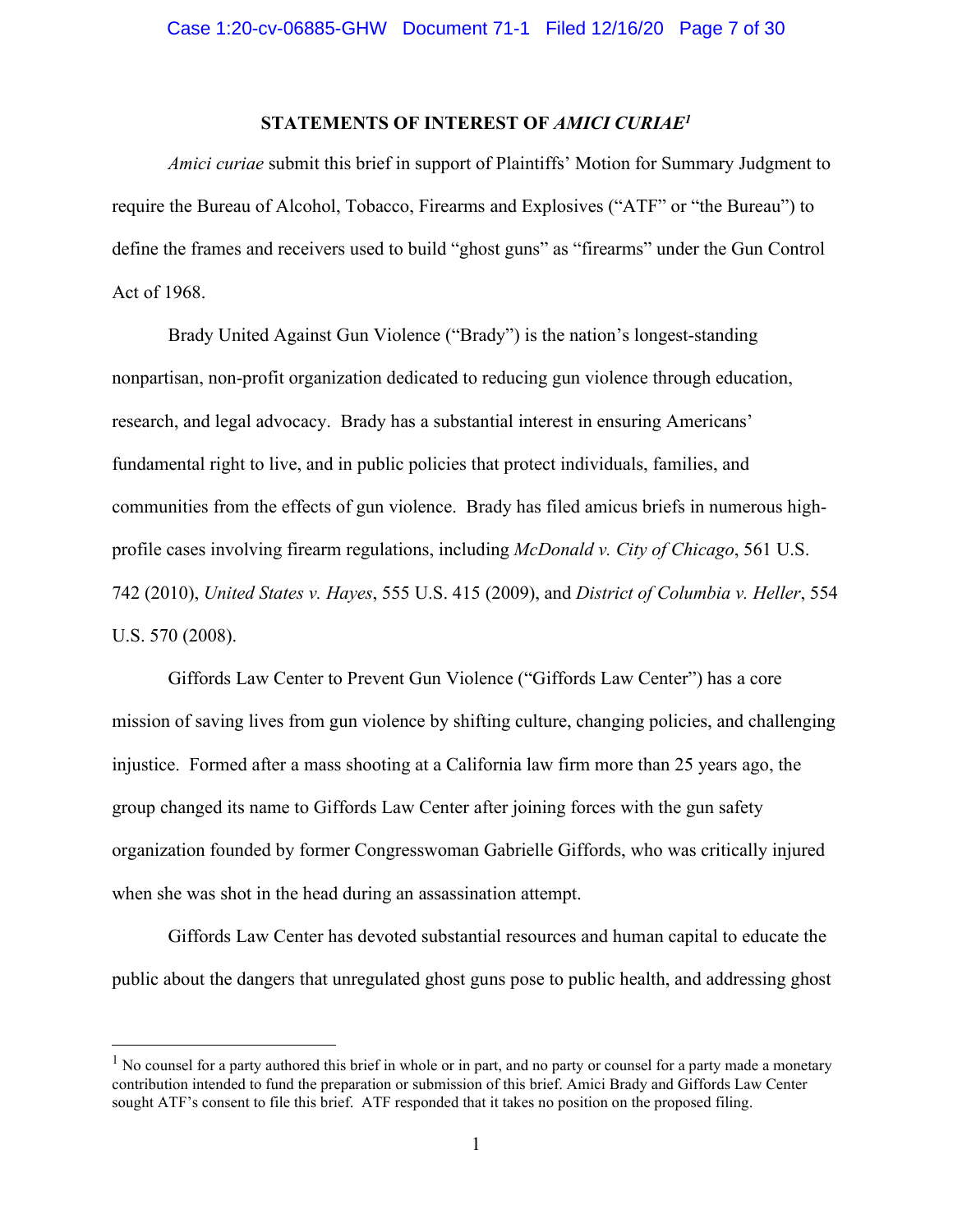#### Case 1:20-cv-06885-GHW Document 71-1 Filed 12/16/20 Page 8 of 30

guns and the violence they facilitate is one of the organization's top policy and legislative priorities. Over the last six years, Giffords Law Center has contributed technical assistance to or monitored and analyzed over 100 state and federal bills pertaining to ghost guns. The organization has launched a series of ghost gun initiatives including drafting proposed legislation, publishing white papers, and helping produce videos and other educational materials for the public. On September 29, 2020, together with California Attorney General Xavier Becerra and the parents of two teenagers killed at their school with a ghost gun, Giffords Law Center filed a lawsuit to compel federal regulators to address ghost guns and the dangers they pose. *See State of California et al. v. Bureau of Alcohol, Tobacco, Firearms and Explosives et al.*, 3:20-CV-06761-EMC (N.D. Cal. Sep. 29, 2020).

## **PRELIMINARY STATEMENT**

As the federal agency tasked with overseeing the gun industry, ATF's role in detecting and deterring illegal firearms trafficking is critical to combatting our national gun violence epidemic. Consistent with its broad public safety mission, ATF has an explicit legislative mandate to enforce the Gun Control Act of 1968, 18 U.S.C. § 921 *et seq*. (the "GCA"). Pursuant to this mandate, ATF ensures that Federal Firearms Licensees ("FFLs"), namely, those who manufacture, sell, or import firearms, comply with the GCA and take steps to prevent firearms from entering the criminal gun market.

ATF reviews and issues licenses to firearms dealers; requires such dealers to conduct background checks prior to transferring firearms to prevent prohibited purchasers from acquiring them; makes dealers maintain accurate inventory and transaction records and report theft or loss of inventory; and traces the serial numbers of guns recovered in connection with crimes back to their last retail purchase, to help law enforcement identify suspects and potential sources of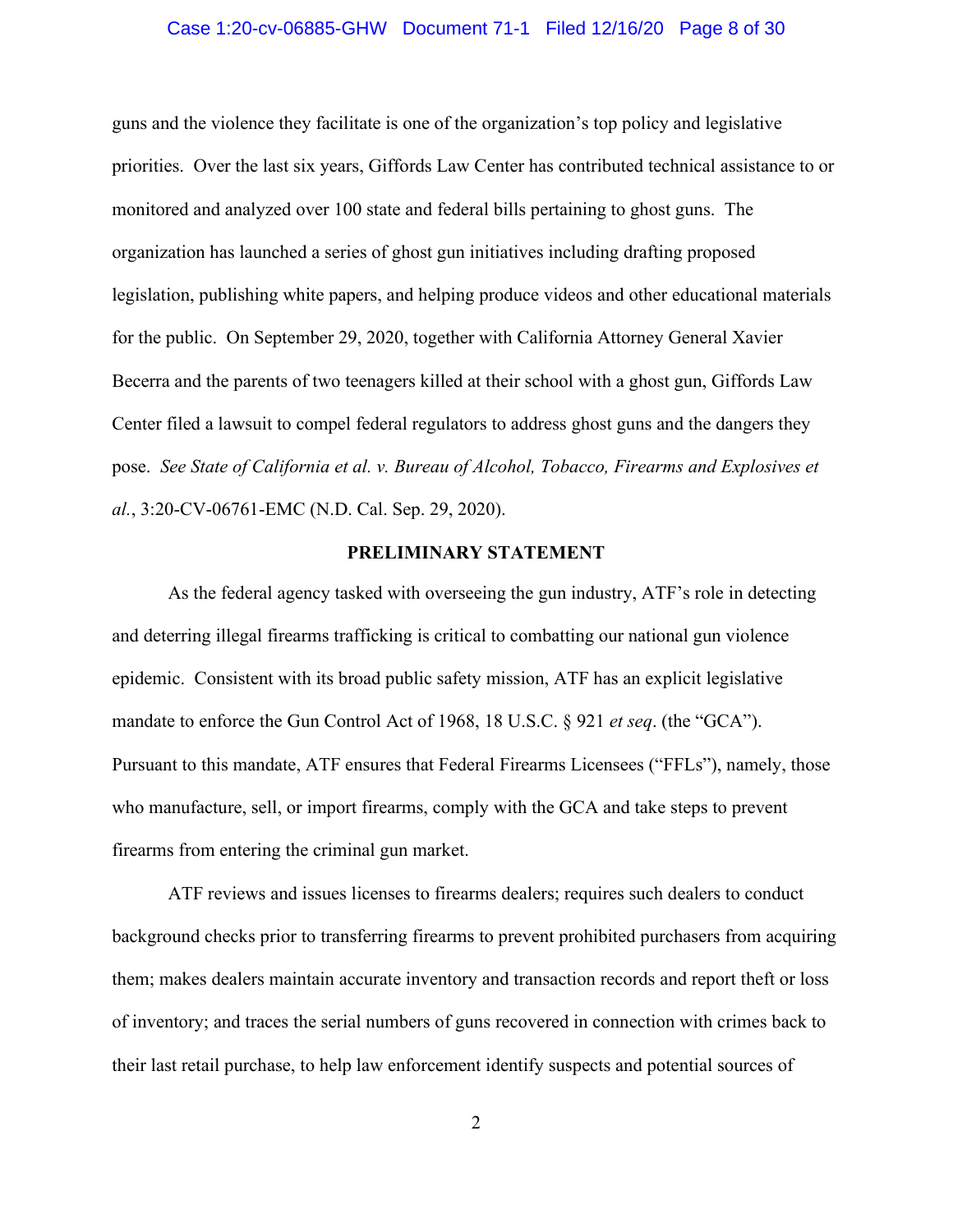#### Case 1:20-cv-06885-GHW Document 71-1 Filed 12/16/20 Page 9 of 30

firearms trafficking. *See* 18 U.S.C. § 921 *et seq*.; 27 CFR § 478 *et seq.* The frames and receivers of any weapon that fires projectiles are explicitly defined as "firearms" under the GCA. 18 U.S.C.  $\S 921$  (a)(3)(B). This regulatory framework created by the GCA allows ATF to identify and take enforcement action against the small number of irresponsible FFLs that supply the overwhelming majority of guns recovered in crime, and, therefore, to combat firearms trafficking.

In keeping with this mandate and to further its public safety mission, ATF should treat the key components of ghost guns and the kits used to build them as what they are—firearms and ATF should regulate them consistent with federal law. "Ghost guns" are so named because they lack serial numbers or other identifying marks on their receivers or frames, and therefore cannot be traced by law enforcement. Purchasers assemble ghost guns from unserialized parts that are sold in do-it-yourself ("DIY") gun kits, easily acquired online, at gun shows, or at brickand-mortar gun stores.

Although ATF acknowledges its mandate to regulate frames and receivers as firearms, ATF has determined that the kits and parts used to build ghost guns are not subject to federal regulation because the key components used to build ghost guns—known as the "frame" of a handgun or the "receiver" of a rifle or shotgun—are sold in an unfinished form. Colloquially called "80%" frames or receivers, consumers can finish these components very quickly and easily, using ordinary household tools. Once completed, these components can be assembled with the other parts sold in ghost gun kits into fully operable firearms. At that point, they are functionally indistinguishable from traditional firearms that are subject to extensive regulation.

Because ATF has refused to apply the GCA to unfinished frames and receivers, individuals who may be prohibited from possessing firearms can purchase ghost gun kits without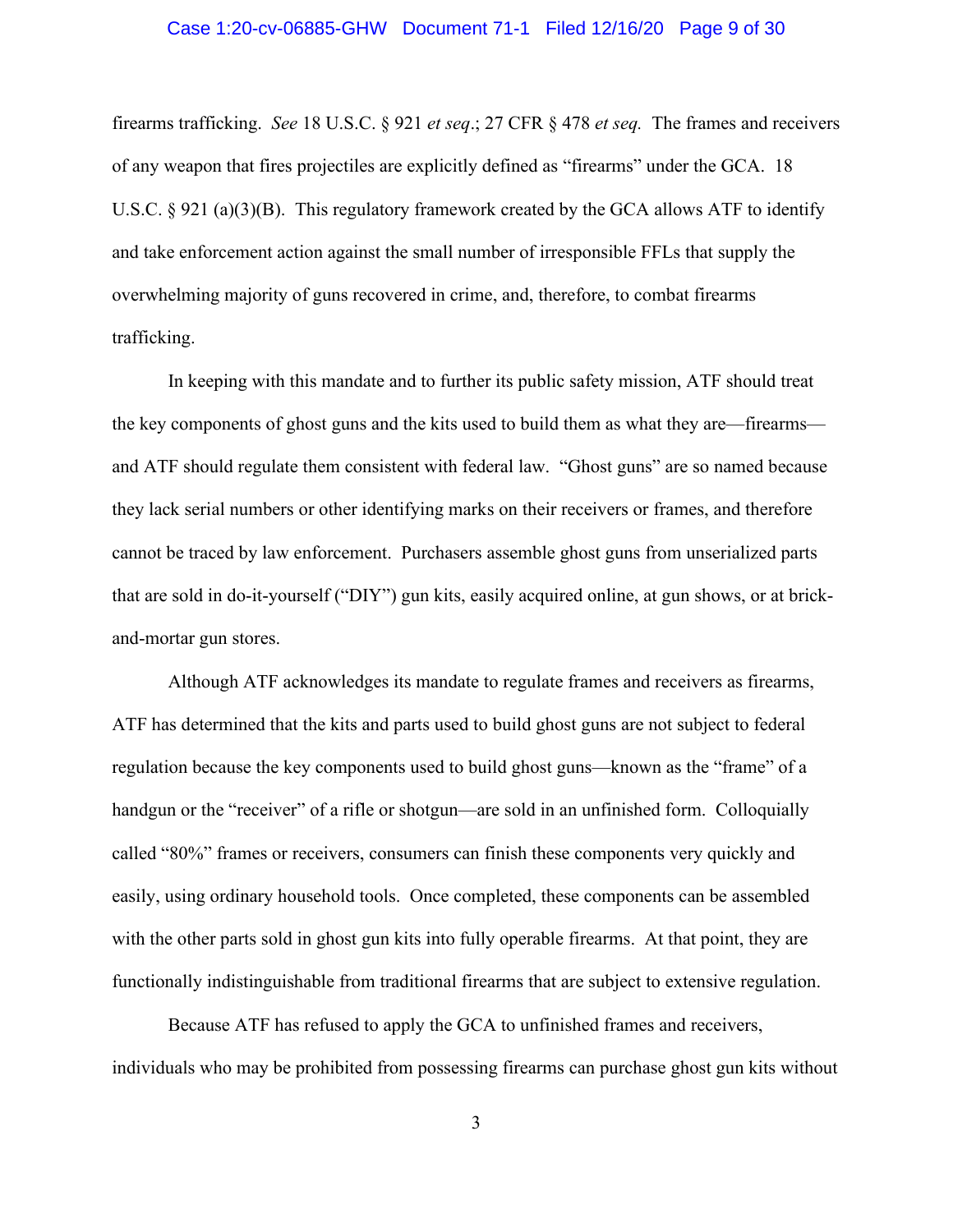#### Case 1:20-cv-06885-GHW Document 71-1 Filed 12/16/20 Page 10 of 30

submitting to a background check. Sales of these kits are not tracked and are not subject to ATF's recordkeeping requirements. The absence of background checks and ATF oversight, coupled with the lack of serial numbers, are the very features of ghost guns that render them at once attractive to criminals, challenging for law enforcement, and in critical need of agency regulation.

ATF's improper determination that unfinished frames and receivers are not "firearms" that require serial numbers and background checks contravenes the agency's mandate, encourages the diversion of firearms to the black market, and exacerbates the gun crisis, especially in U.S. cities. Anyone unable to obtain a gun through a licensed gun dealer, including people convicted of felony crimes or subject to domestic violence restraining orders, can obtain an operable gun without any background check by buying a ghost gun. They can buy unserialized ghost gun kits in any quantity, and readily assemble and use deadly weapons that law enforcement cannot trace. Moreover, precisely because law enforcement cannot trace ghost guns when they are recovered in connection with a crime, they are swiftly becoming the weapons of choice for criminal traffickers of illegal guns.

In addition, the rising prevalence of ghost guns in American cities will most heavily burden underserved communities of color, which already suffer from disproportionate rates of gun violence carried out with regulated firearms.

4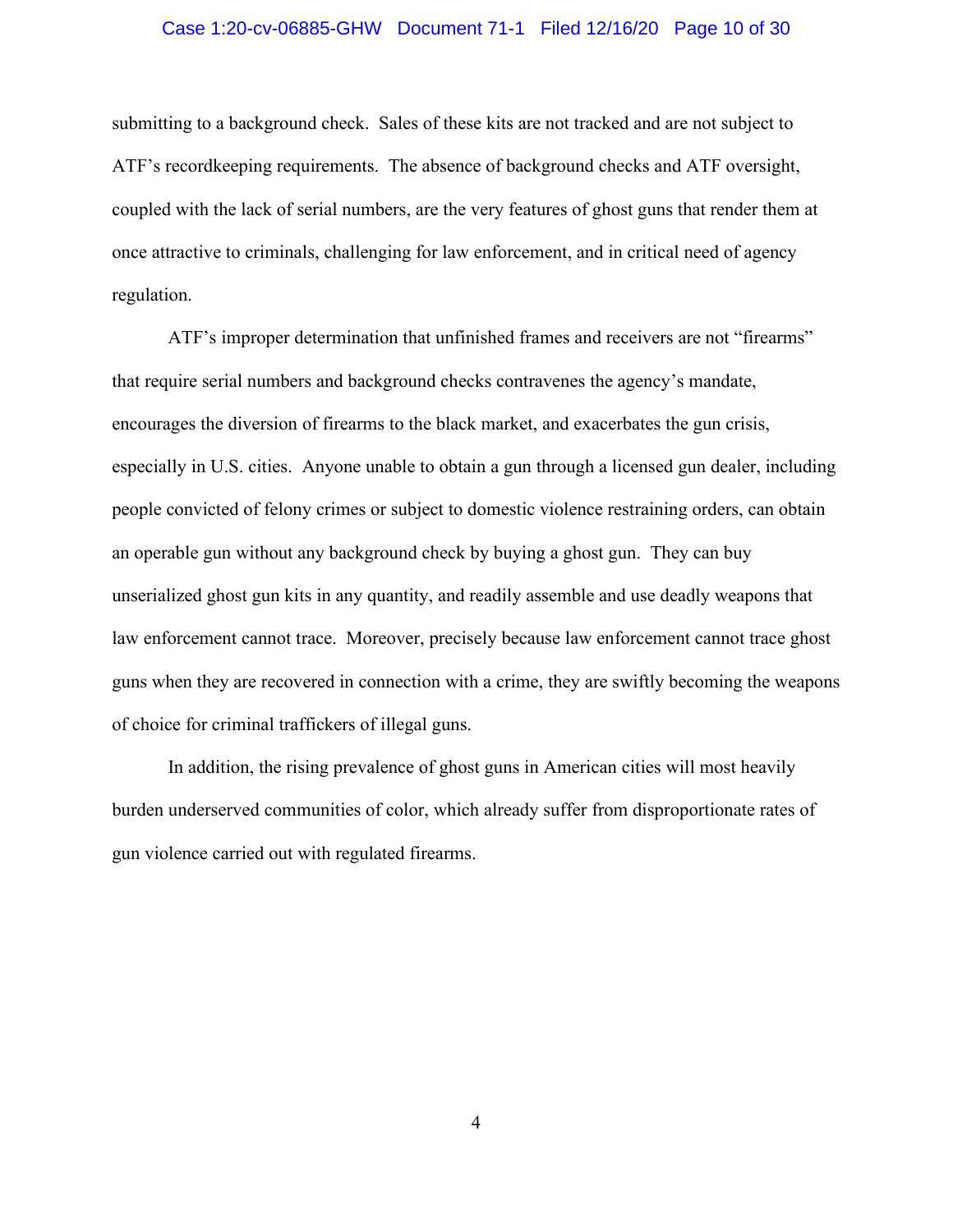#### **ARGUMENT**

# I. ATF'S INCORRECT INTERPRETATION OF THE GUN CONTROL ACT VITIATES THE AGENCY'S ESSENTIAL ROLE IN COMBATING ILLEGAL GUN TRAFFICKING

## A. ATF Has a Legislative Mandate to Enforce Gun Control Laws

ATF's mission is "to reduce violent crime involving firearms, explosives, and arson." Bureau of Alcohol, Tobacco, Firearms and Explosives, *Fiscal Year 2021 Congressional Budget Submission* (February 2020), https://www.justice.gov/doj/page/file/1246271/download ("ATF Congressional Budget Submission") at 21. One of ATF's principal roles as a governmental agency is to enforce the Gun Control Act. *See id.* at 1 ("ATF enforces the Gun Control Act (GCA) and the National Firearms Act (NFA); the two primary laws enacted by Congress to address firearms violence."). To that end, "ATF regulates the firearms and explosives industries from the point of manufacture and/or importation through retail sale." *Id*. at 2. The regulatory framework established by the GCA is the primary tool that law enforcement has to combat gun trafficking. That statute, and accompanying regulations, require licensed dealers to take measures so that they, as well as ATF, can identify sources of illegal guns moving through the marketplace.<sup>2</sup>

Specifically, in exchange for receiving and maintaining a firearms license from ATF, Federal Firearms Licensees ("FFLs") must comply with federal requirements designed to ensure that prohibited persons do not obtain potentially dangerous weapons. 27 C.F.R. §§ 478.9-103.<sup>3</sup> The dealer plays a central role in making sure that guns do not fall into the wrong hands.

 $2$  Because individuals are not required to undergo a licensing process to sell ghost gun kits, sellers of these kits may very well be individuals who would not qualify for a license to sell firearms.

<sup>3</sup> *See Abramski v. United States*, 573 U.S. 169, 172 (2014) ("Under [18 U.S.C.] § 922(g), certain classes of people felons, drug addicts, and the mentally ill, to list a few—may not purchase or possess any firearm.").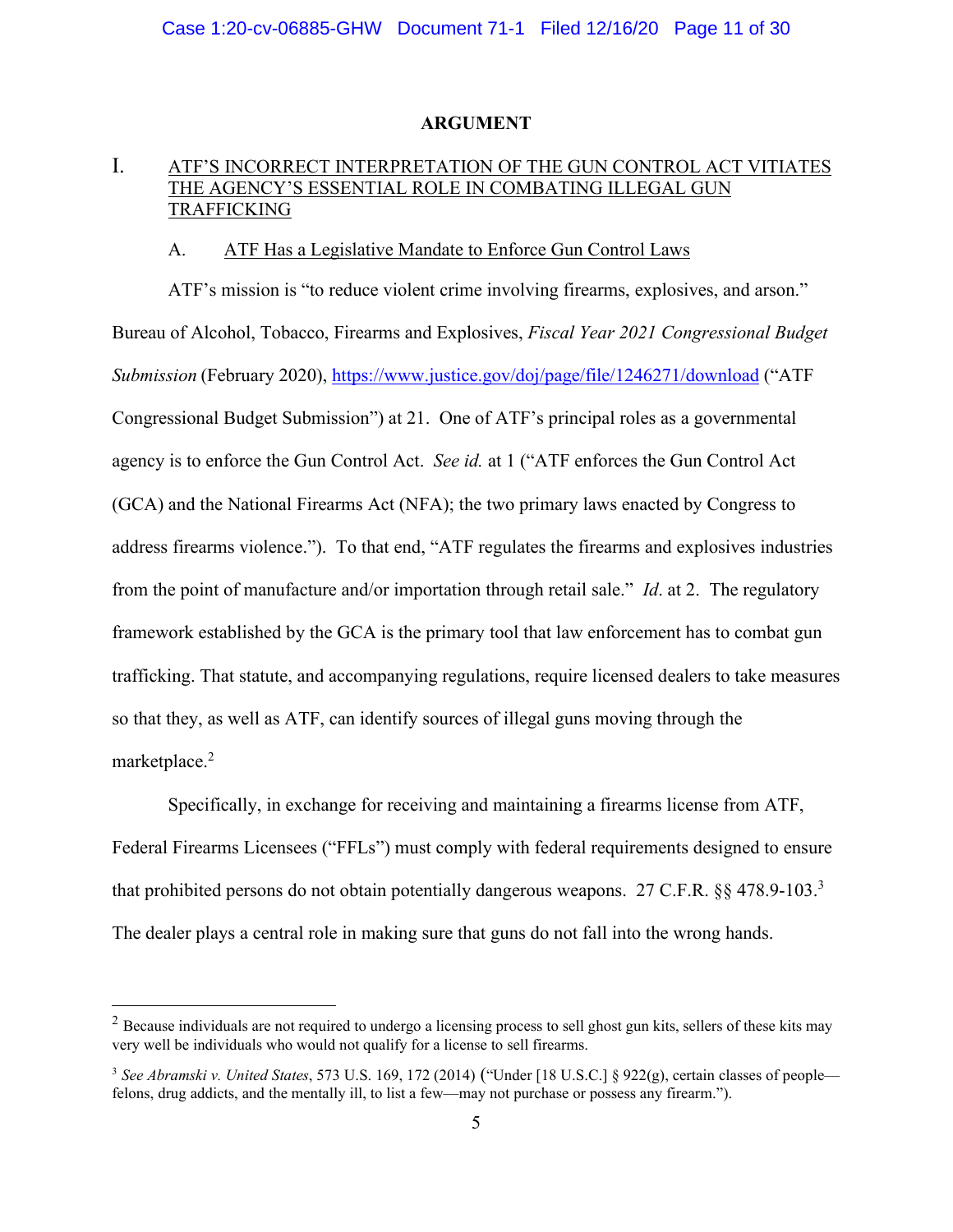#### Case 1:20-cv-06885-GHW Document 71-1 Filed 12/16/20 Page 12 of 30

Completing a background check on every gun purchaser prior to transferring a firearm is a major part of the dealer's responsibilities. As discussed herein, FFLs must also adhere to specific reporting and recordkeeping requirements that facilitate the detection of suspicious gun sales or changes in inventory. Simply put, "[t]he principal agent of federal enforcement is the [FFL] dealer," who "directly controls access to weapons by users." *Huddleston v. United States*, 415 U.S. 814, 824-25 (1974).

 To assist FFLs with their responsibilities, ATF educates them about firearms laws, and conducts regulatory inspections to ensure that the FFLs are complying with federal requirements. 27 C.F.R. §§ 478.41-78. If ATF determines that an FFL transferred a firearm to an unlicensed person, failed to run a background check on a sale, or is otherwise noncompliant with the GCA, it can recommend administrative action against a dealer, including suspension or revocation of the dealer's license to engage in the business of selling firearms. *Id*. § 478.73.

Yet, as a result of ATF's determination that the GCA does not apply to 80% frames and receivers and ghost gun kits, none of the federal requirements applies, and dealers do not play their part in preventing ghost guns from getting into the wrong hands. This functionally eliminates the role of ATF and individual FFLs in thwarting prohibited purchasers from obtaining guns and criminals from diverting the supply of legal guns to the black market. Widespread availability of unregulated ghost guns undermines the federal framework designed to deter the criminal use of firearms and reduce gun violence.

#### B. Background Checks are a Critical Step in the Sale of a Gun

Background checks are critical to the enforcement of gun safety laws as they ensure that FFLs do not transfer firearms to individuals prohibited from possessing them, either directly or through a straw purchase, as discussed *infra* Section I.C. The GCA, as administered by ATF,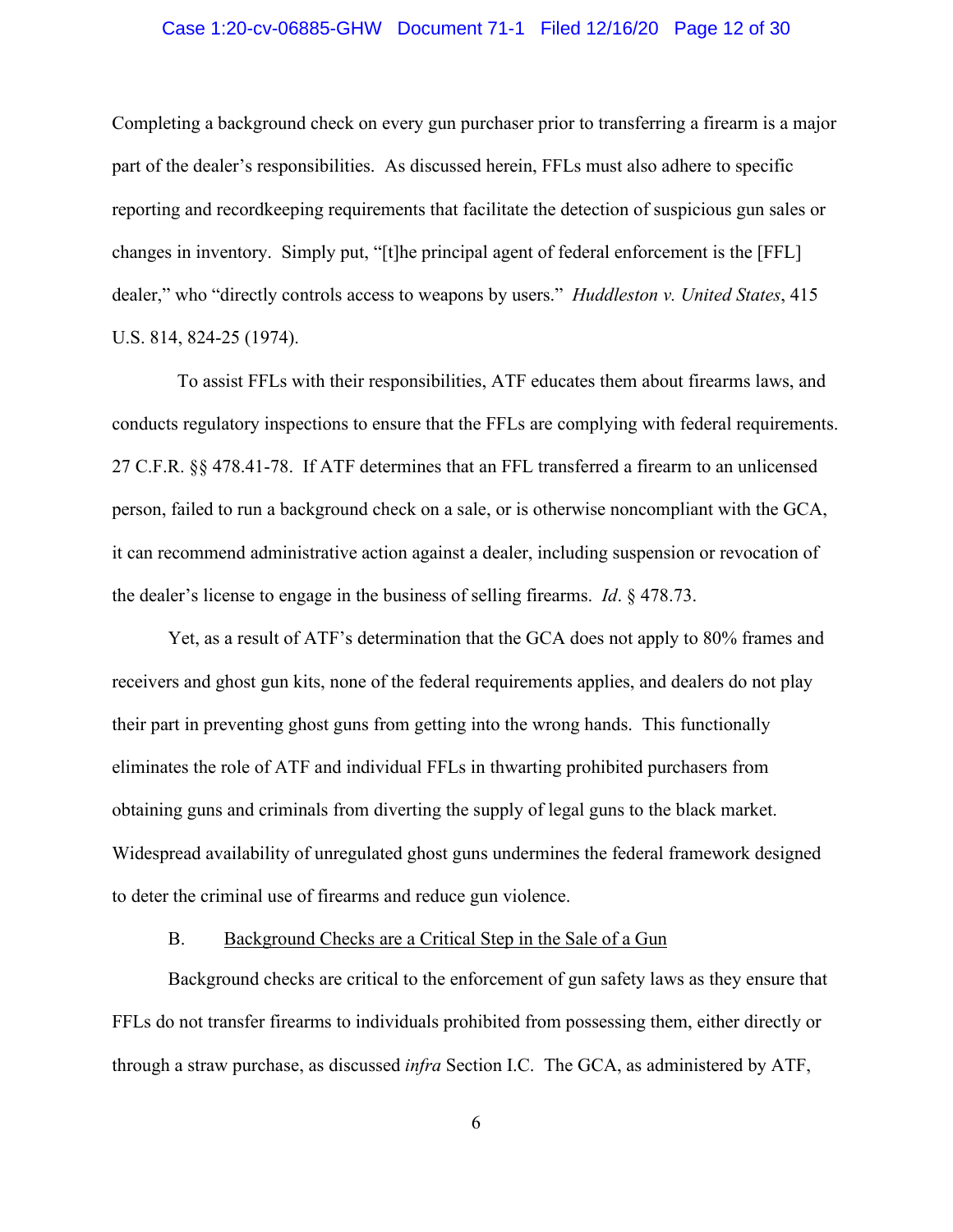# Case 1:20-cv-06885-GHW Document 71-1 Filed 12/16/20 Page 13 of 30

calls for FFLs to adopt an exacting screening process to "check and make use of certain identifying information from the buyer." *Abramski*, 573 U.S. at 172. In practice, before a dealer sells a firearm, the following steps must occur:

- The FFL completes Section A of the Firearms Transaction Record, ATF Form 4473 ("Form 4473"), detailing the identifying information about the firearm at issue, including its serial number;
- The prospective purchaser completes Section B of Form 4473, setting forth his or her identifying information and certifying that he/she is buying the firearm for himself or herself (*i.e.*, not for someone else who may be evading a background check) and certifying a number of statements designed to ensure that the purchaser is not prohibited by law from owning a firearm because of a felony conviction, a domestic violence incident, a mental illness or otherwise;
- The FFL reviews the purchaser's identification information and submits the purchaser's data to the National Instant Criminal Background Check System ("NICS"), a system administered by the Federal Bureau of Investigation, to ensure that the purchaser is not prohibited from possessing the firearm;<sup>4</sup>
- The NICS system returns a result from the check—indicating to proceed with the sale, to deny the sale, or to delay because of an incomplete check—and the FFL then completes Section C of the Form 4473 specifying whether the weapon is a handgun, long gun, frame, or receiver, which type of identification the FFL reviewed, as well as the results of the NICS background check; and
- Finally, if the FFL approves the sale, it certifies in Section E that "it is [the FFL's] belief that it is not unlawful for me to sell, deliver, transport, or otherwise dispose of the firearm(s) listed on this form to the person identified in Section B." By making this statement, the FFL affirms that it is transferring the firearm to an individual who is not a prohibited purchaser, or not otherwise prohibited by law from possessing a firearm.

*See* ATF Form 4473 (5300.9) (Revised May 2020); *see also Abramski*, 573 U.S. at 173. This

multi-step process highlights the role of the FFL in ensuring that it is selling the firearm to the

<sup>&</sup>lt;sup>4</sup> The background check process, contained in an amendment to the GCA, is required by The Brady Handgun Violence Prevention Act of 1993, or "Brady Act," named for the founder of Amicus Brady.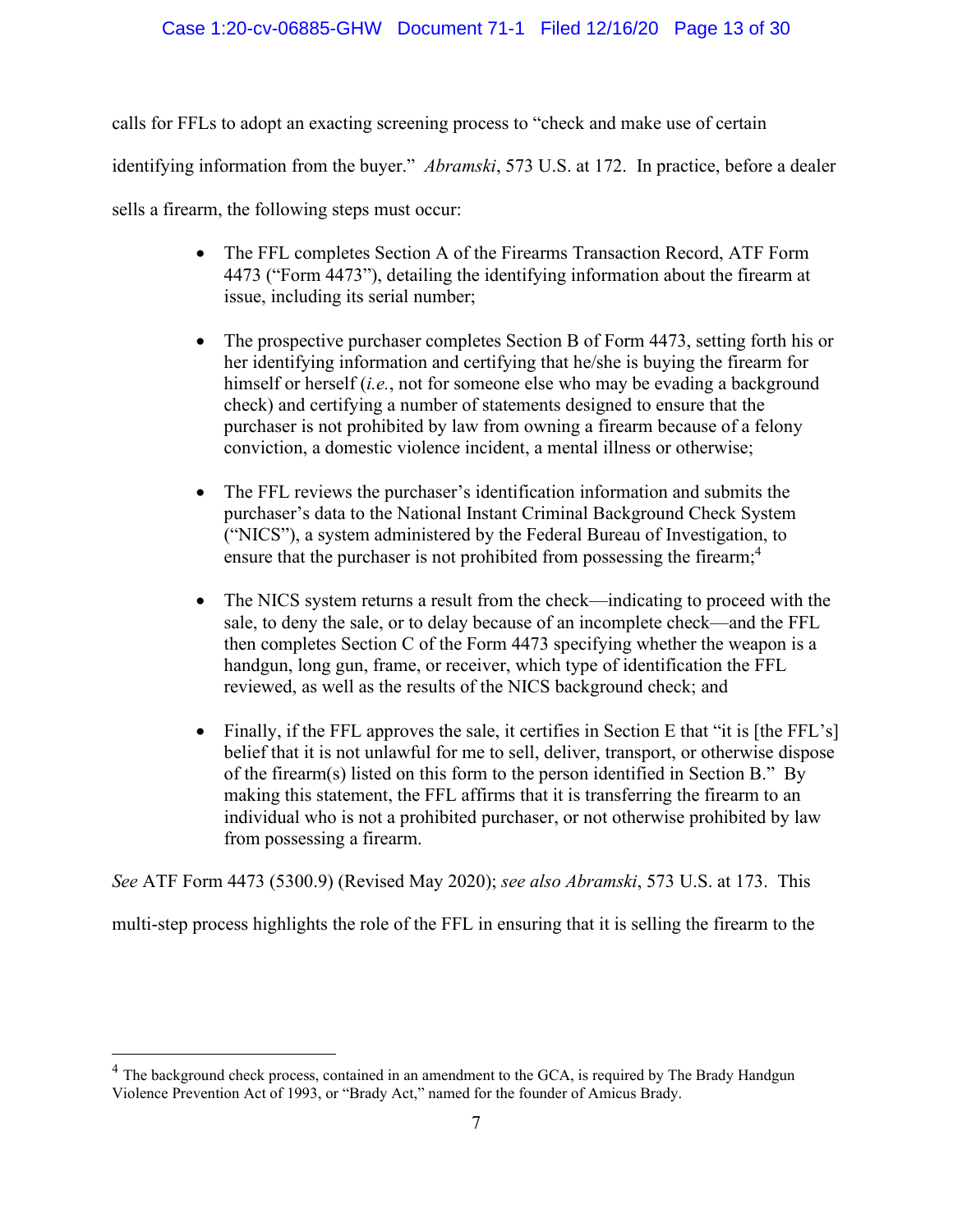#### Case 1:20-cv-06885-GHW Document 71-1 Filed 12/16/20 Page 14 of 30

individual who has submitted to the background check for his or her own personal use, and that the individual is not legally prohibited from possessing that firearm.

Because ATF has exempted the unfinished frames and receivers used to build ghost guns from regulation, sellers of these products are relieved of any legal obligation to prevent prohibited purchasers from acquiring them, or to aid law enforcement in identifying the source of guns used in crimes. As such, those who sell ghost gun kits have no idea if a purchaser would be flagged in a background check as someone who is prohibited from buying a firearm. Indeed, it is exactly because 80% components and ghost gun kits can be bought without background checks that they are particularly appealing to those purchasers who are prohibited from obtaining firearms.

The risk posed by ATF's failure to apply the GCA to unfinished frames and receivers poses a serious and growing threat — concrete evidence shows that ghost guns are increasingly being used in crimes. *See* Pls.' Br. at 15 ("Plaintiff Cities have experienced drastic increases in ghost-gun related crimes and recoveries in recent years"). People otherwise prohibited from owning guns can easily acquire them from ghost gun manufacturers and sellers who leverage the lack of regulations in their marketing. *See, e.g.*, JSD Supply, https://jsdsupply.com/80-ar-15/ (last visited Dec. 2, 2020) ("With our 80% AR lower parts and kits, you can have a sidearm for personal use without the usual concerns regarding serial numbers, background checks, and government fees."). Indeed, ATF itself acknowledges that unserialized ghost guns are recovered from crime scenes and from prohibited persons. ATF, *Firearms Q&As,* 

https://go.usa.gov/x7pEG (last visited Dec. 2., 2020).

8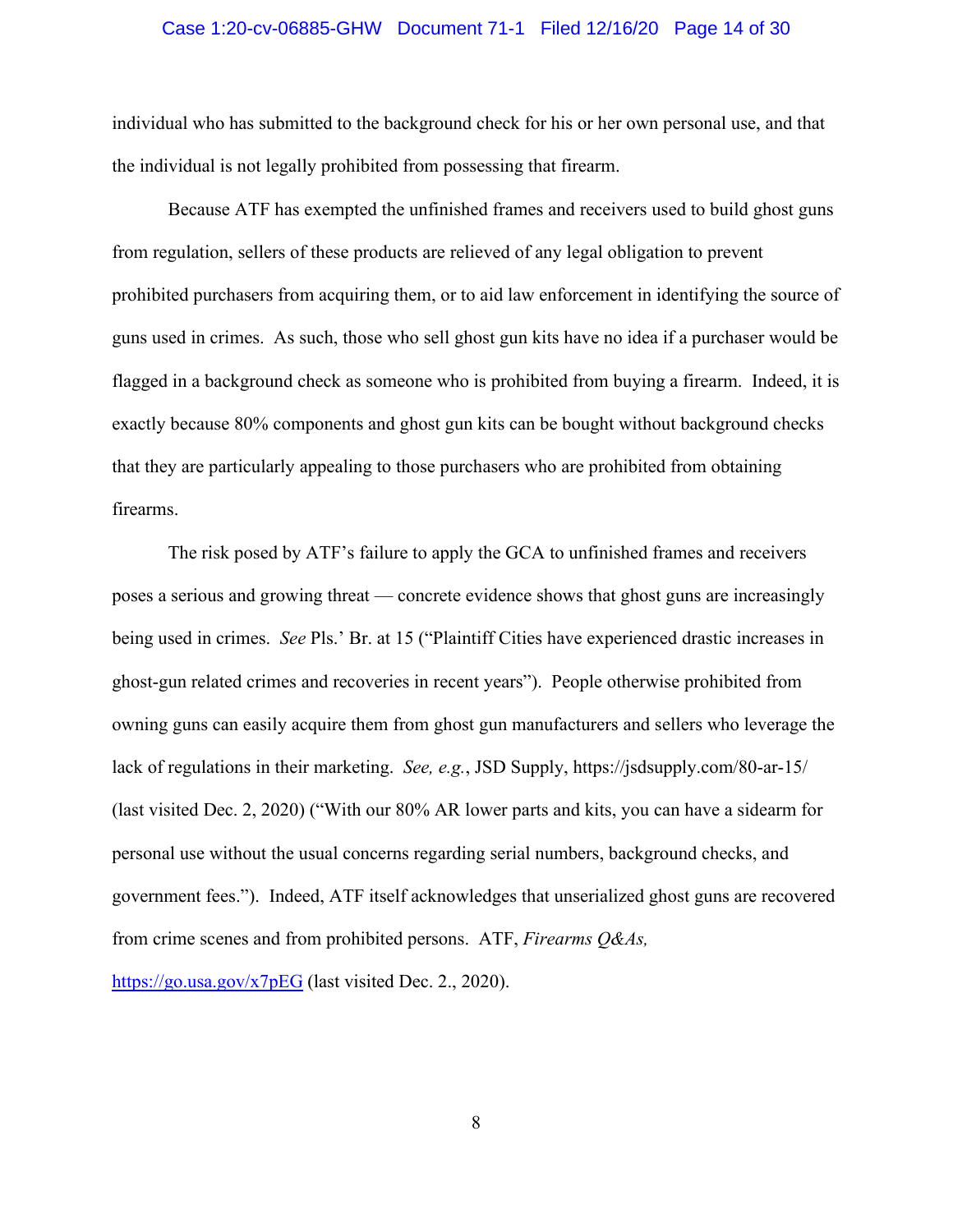# C. Ghost Gun Purchasers Avoid the Safeguards in Place to Prevent Firearms Trafficking

ATF's improper determination that ghost gun kits are not firearms has created a new means for illegal purchasers to acquire the building blocks for deadly weapons. Traditionally, the licensed gun dealer played a crucial part in preventing the diversion of firearms to the criminal market through theft and "straw purchases" *i.e.*, gun purchases made by someone who can pass a background check and legally buy a gun, on behalf of someone else, usually a prohibited purchaser. Straw purchasers have long been a significant source of gun trafficking.<sup>5</sup> While ATF has made strides in combating straw purchases, the sale of ghost gun kits presents a new danger altogether. The illicit buyer need not even engage in the charade of a straw purchase, and can avoid creating any record of the buyer's identity, as occurs during the sales of traditional firearms. Rather, he or she can simply purchase a DIY ghost gun kit online, or even in a store, and avoid a background check and the dealer's scrutiny entirely. The dealer's role as a safeguard is eviscerated by ATF's improper determination that 80% components and ghost gun kits are not firearms.

While ATF has developed and uses means to combat straw purchases, its approach to ghost guns virtually nullifies these crime-fighting measures. As set forth above, Form 4473 requires certification that "the *dealer* believes, based on the information disclosed in the [4473] form, that it is not unlawful for the dealer to transfer the firearm to the prospective purchaser." *Corporan v. Wal-Mart Stores East, LP*, No. 16-2305, 2016 WL 3881341, at \*3 (D. Kan. July 18, 2016) (emphasis added). ATF has also partnered with the National Shooting Sports Foundation,

<sup>&</sup>lt;sup>5</sup>See ATF, Following the Gun: Enforcing Federal Laws Against Firearms Traffickers (2000) at 10 ("Nearly 50 percent of the ATF investigations involved firearms being trafficked by straw purchasers either directly or indirectly.").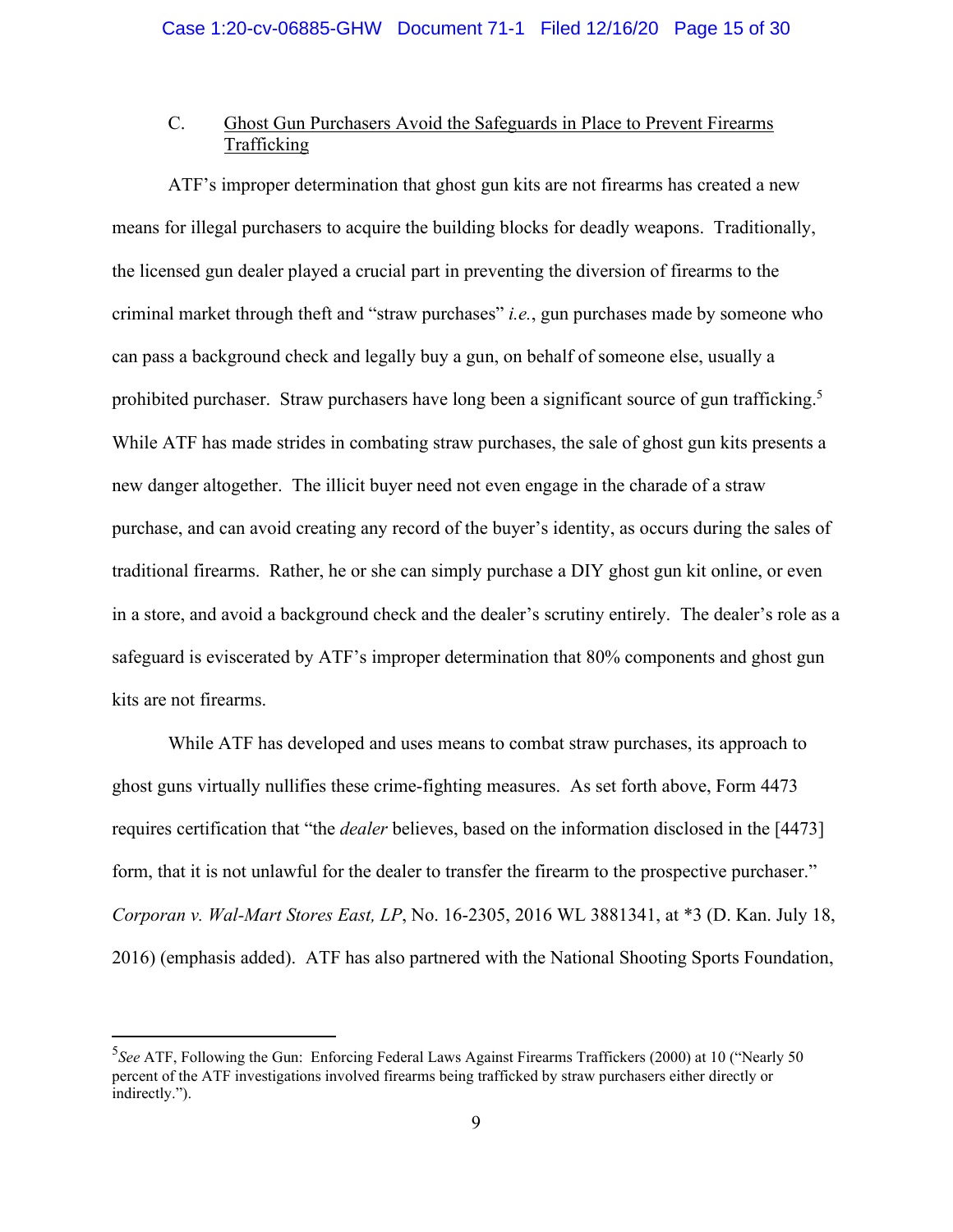#### Case 1:20-cv-06885-GHW Document 71-1 Filed 12/16/20 Page 16 of 30

the leading trade association of the firearms industry, to develop the "Don't Lie for the Other Guy" program, which is designed to prepare firearms dealers to fulfill their responsibility to identify and prevent straw purchases. *See* The Firearm Indus. Trade Ass'n, *Don't Lie for the Other Guy*, http://www.dontlie.org/ (last visited Dec. 2, 2020).<sup>6</sup>

An FFL that does not take steps to stop straw purchasers can face serious consequences, including revocation of its license and civil and criminal liability. *See, e.g., Shawano Gun & Loan, LLC v. Hughes*, 650 F.3d 1070, 1077-79 (7th Cir. 2011) (affirming ATF's revocation of defendant's federal firearms license when dealer "had reason to believe that the purchaser was purchasing the firearm for another person. . . ."); *United States v. Carney*, 387 F.3d 436, 442-50 (6th Cir. 2004) (upholding criminal convictions of two FFLs who, on multiple occasions, sold handguns and rifles to a prohibited purchaser who had been previously convicted of a felony through six different "straw woman" purchasers).

Yet, none of the tools that ATF employs to combat straw purchases is available to prevent prohibited purchasers from acquiring ghost guns. There is no ATF Form 4473 involved. Sellers of 80% components and ghost gun kits need not certify that their customers are legally permitted to own firearms. Nor do buyers have to avow that they are free from felony convictions or other conditions that would prevent them from owning guns. Neither ATF nor any trade association has created any industry standards for ghost gun kit sellers to ensure that the assembled firearms are not acquired by prohibited purchasers. Moreover, there are no regulatory or legal consequences for irresponsible ghost gun kit dealers. Nor are ghost gun kit dealers trained in identifying suspicious purchases or straw purchasers. Indeed, because

<sup>&</sup>lt;sup>6</sup> The program makes training materials and seminars available to FFLs and provides a recommended sales protocol for FFLs to use in screening suspicious purchasers, ferreting out the identity of the actual purchaser, and refusing the sale unless the dealer has no doubts as to the identity of the purchaser.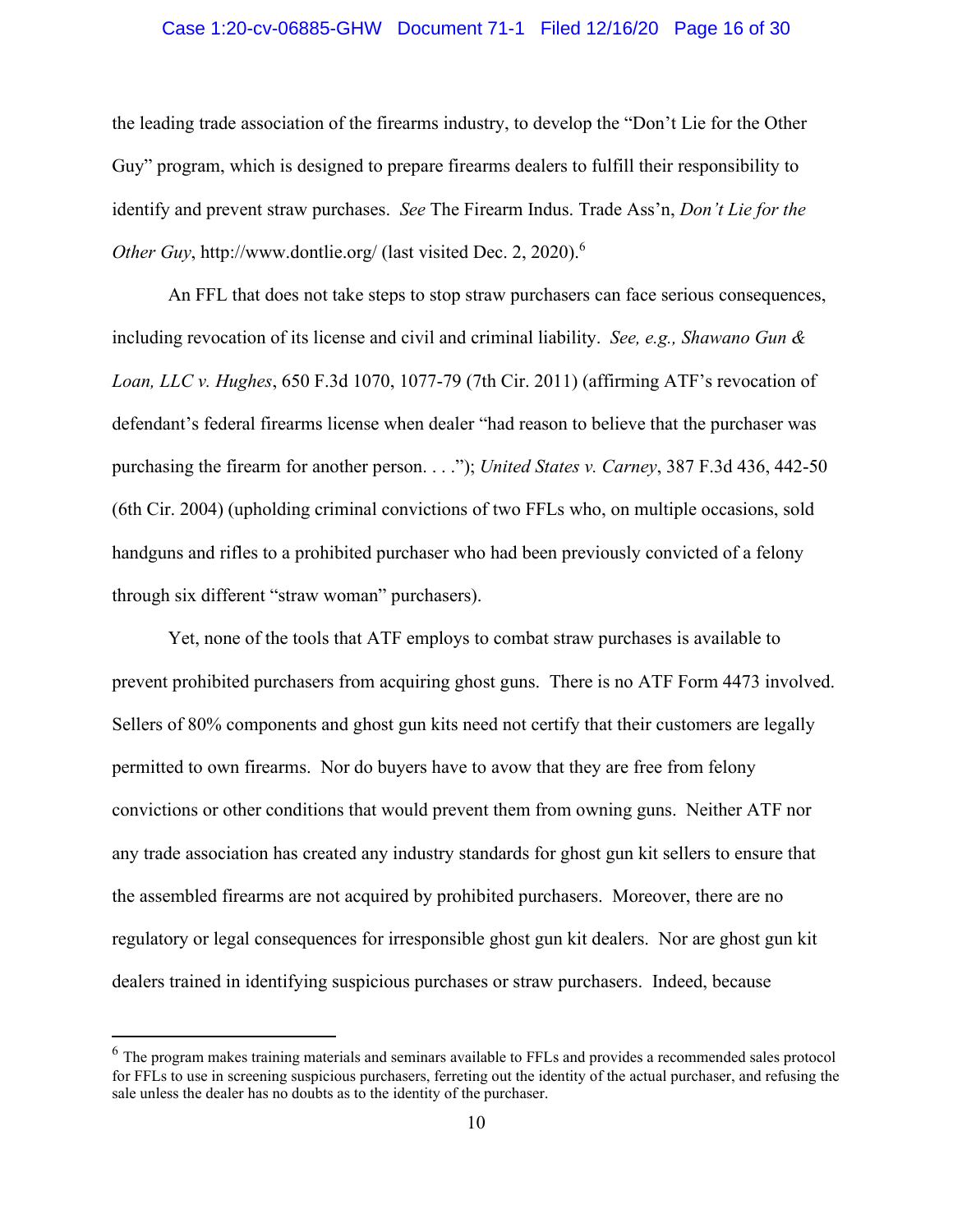#### Case 1:20-cv-06885-GHW Document 71-1 Filed 12/16/20 Page 17 of 30

prohibited purchasers can easily purchase ghost gun kits in any quantity without scrutiny, there is little need for prohibited purchasers to even use straw purchasers when acquiring ghost guns.

The ready availability of ghost gun kits poses additional hindrances to law enforcement. The supply of ghost gun kits obviates the need for prohibited persons to obtain firearms through the sorts of gun thefts that ATF and dealers can detect and prevent. The GCA requires FFLs to report gun theft to the ATF and local authorities within 48 hours of discovering that firearms are missing from their inventories. 18 U.S.C.  $\S 923(g)(6)$ . From 1994 to the present, a staggering 200,000 firearms were reported to ATF's Stolen Firearms Program as either stolen or lost. ATF, *Safety and Security Information for Federal Firearms Licensees*, https://www.atf.gov/firearms/ docs/guide/safety-and-security-information-federal-firearms-licensees-atf-p-33172/download, p. 1 (last accessed Dec. 11, 2020). ATF is not only able to use this information to prosecute individual perpetrators, but also to identify broader trafficking patterns. *Id.* The Stolen Firearms Program highlights the role of licensed dealers as "the first line in maintaining the security and lawful transfer of firearms." *Id.* Firearms that are under the control of FFLs are capable of being carefully inventoried and identified, and "[w]ithout accurate identification of these firearms, law enforcement officials face considerable obstacles in investigating [] firearm thefts." *Id.* at 5.

Just as ATF's policy on ghost guns allows prohibited purchasers to obtain these weapons without scrutiny and avoid the risks associated with using straw purchasers, criminals no longer need to steal firearms from licensed dealers to get their hands on guns. The improper determination that ghost gun kits are not firearms undermines virtually every measure the federal government has put in place to prevent the operation of a secondary illegal gun market.

Indeed, rather than acting as part of the solution—a shield against firearms trafficking the sellers of 80% frames and receivers and ghost gun kits become part of the problem. ATF is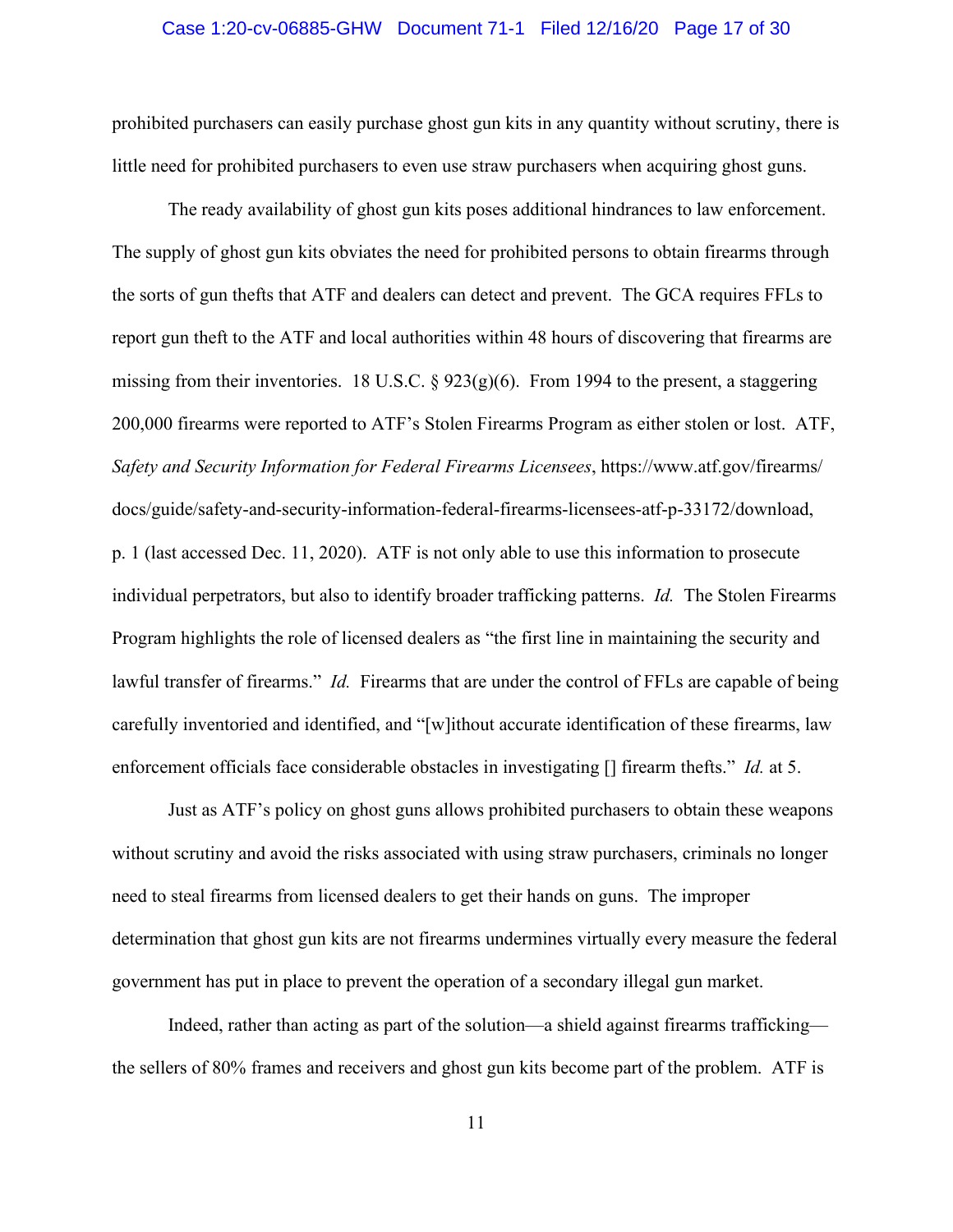#### Case 1:20-cv-06885-GHW Document 71-1 Filed 12/16/20 Page 18 of 30

effectively sanctioning illegal firearms transfers by these sellers, and fueling our national gun violence epidemic.

#### D. ATF's Audits Do Not Extend to Ghost Gun Sales

As part of its mission, ATF ensures that FFLs are complying with federal firearms laws by conducting compliance audits. Because ATF does not regulate the sale of ghost gun kits, the Bureau does not audit those sales. This is true whether the ghost gun sale is online or even by a licensed gun dealer at retail. Functionally, ATF treats the sale of a ghost gun kit no differently than the sale of a souvenir T-shirt or hat, and entirely *unlike* the sale of a preassembled firearm.

ATF audits are critical because they allow the agency to determine if an FFL is not complying with background checks and other federal requirements, and thus whether it is potentially supplying guns to prohibited purchasers. During the audit inspection process, ATF ensures that dealers are following the recordkeeping requirements and maintaining an accurate inventory of their firearms. Under the GCA's recordkeeping requirements, 18 U.S.C. § 923(g)- (i), these FFLs must maintain records of sales and other dispositions, which include ensuring that Form 4473 is completed by each ultimate gun purchaser and that all firearms are appropriately identified by a serial number.<sup>7</sup> See FFL Compliance Inspections, Bureau of Alcohol, Tobacco, Firearms and Explosives Fact Sheet (February 2013), https://www.atf.gov/resourcecenter/docs/factsheet-ffl-complaincepdf-0/download ("Compliance inspections . . . serve to protect the public in that they promote voluntary internal controls to prevent and detect diversion of firearms from lawful commerce to the illegal market.").

Audits also allow ATF to ensure that FFLs are complying with federal requirements to: (i) notify ATF when multiple handguns are sold or transferred to the same person within a five-

 $^{7}$  *Id.* at § 923(g)(1)(A); (2); 27 CFR § 478.124.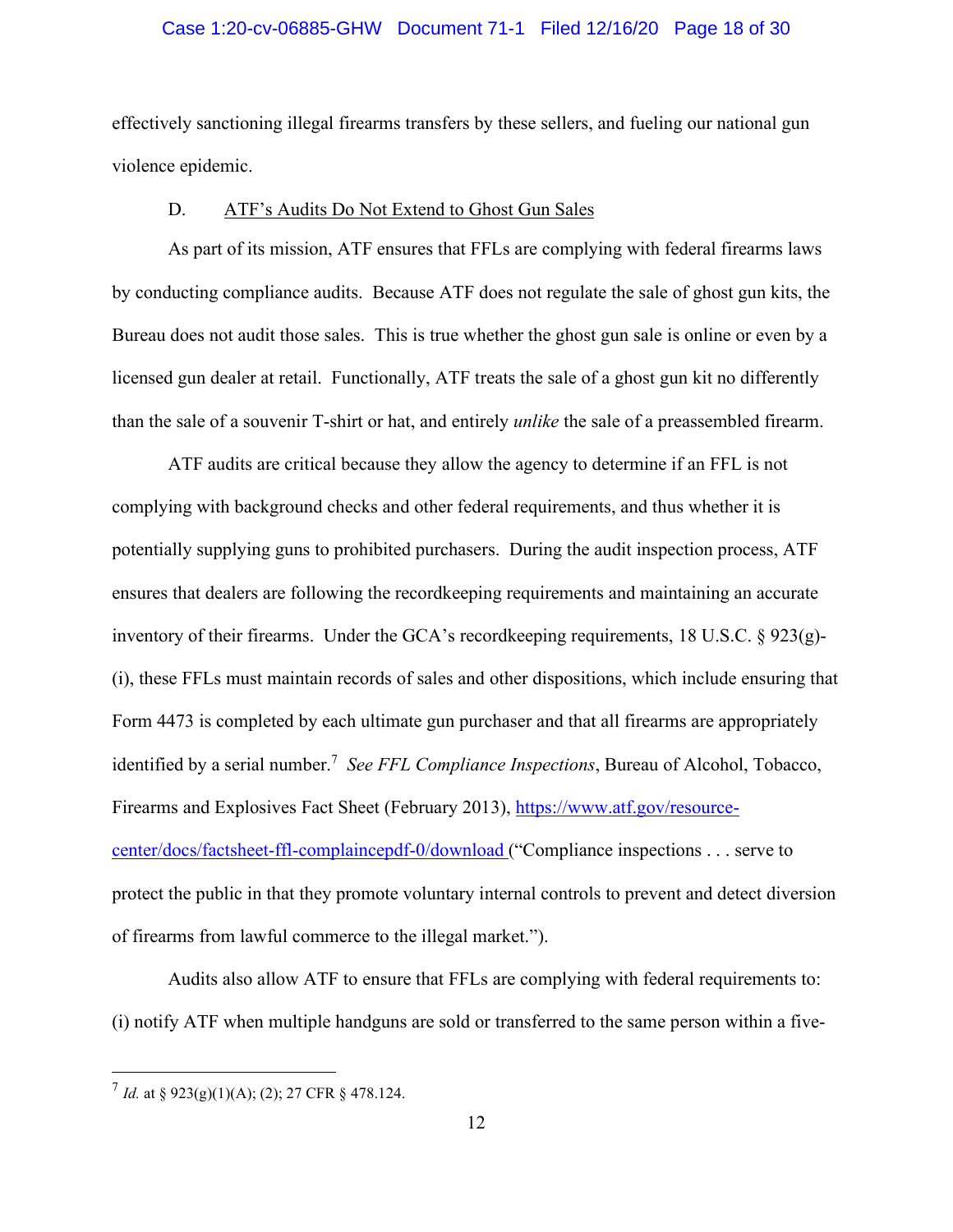day period (a red flag of criminal activity);<sup>8</sup> (ii) contact ATF within 48 hours after the loss or theft of firearms in a licensee's inventory;<sup>9</sup> and (iii) transfer required records to the licensee's successor or ATF when a licensee ceases business operations.<sup>10</sup> In addition, FFLs must maintain accurate records of firearms sales so that, if a firearm sold by an FFL is recovered in a crime, law enforcement can trace the firearm back to the dealer to learn the identity of its purchaser. 27

C.F.R. §§ 478.121-134.

Inconsistencies and/or errors in dealer records are telling because they show that dealers are potentially selling guns without performing background checks, not reporting thefts or losses, not reporting multiple sales of firearms, or otherwise providing guns to individuals who are prohibited from possessing them under federal law. *See id*. There is a disproportionate likelihood that these guns will be used in crimes, as statistics cited by Plaintiffs demonstrate. *See, e.g., Pls.' Br. 15-16.*<sup>11</sup>

Because ATF does not regulate sales of ghost gun kits, none of these numerous audit

requirements apply. This is true whether the ghost gun seller is an unlicensed dealer selling only

 $8$  18 U.S.C. § 923(g)(3)(A).

 $^{9}$  *Id.* at § 923(g)(6).

 $^{10}$  *Id.* at § 923(g)(4).

 $11$  Studies show that handguns sold in multiple sales were up to 64% more likely to be used in crime than handguns sold individually and approximately 20–25% of all handguns recovered at crime scenes were originally purchased as part of a multiple sale. Christopher S. Koper, *Crime Gun Risk Factors: Buyer, Seller, Firearm, and Transaction Characteristics Associated with Gun Trafficking and Criminal Gun Use*, National Institute of Justice, 2007, https://www.ncjrs.gov/pdffiles1/nij/grants/221074.pdf. Additionally, there is an emerging trend of people buying multiple ghost gun *kits* and completing the ghost guns for illegal sales. *See, e.g.,* Christina Caron, *"Ghost Guns," Homemade and Untraceable, Face Growing Scrutiny*, THE NEW YORK TIMES (Nov. 27, 2017), https://www.nytimes.com/2017/11/27/us/ghost-guns-gabby-giffords.html ("In 2013, Michael Yarbrough of Corpus Christi, Tex., was sentenced to 10 years in prison for buying more than 900 parts kits and firearm receivers and selling AK-47 type firearms for transport to Mexico."); S.P. Sullivan, *Cocaine bust led cops to 'ghost gun' network that sold untraceable AR-15s, AG says*, NJ.COM (March 18, 2019), https://www.nj.com/politics/2019/03/cocainebust-led-cops-to-ghost-gun-network-that-sold-untraceable-ar-15s-ag-says.html (Suspects were assembling and trafficking AR-15s; authorities recovered six unregistered AR-15s as well as the parts to build two more.).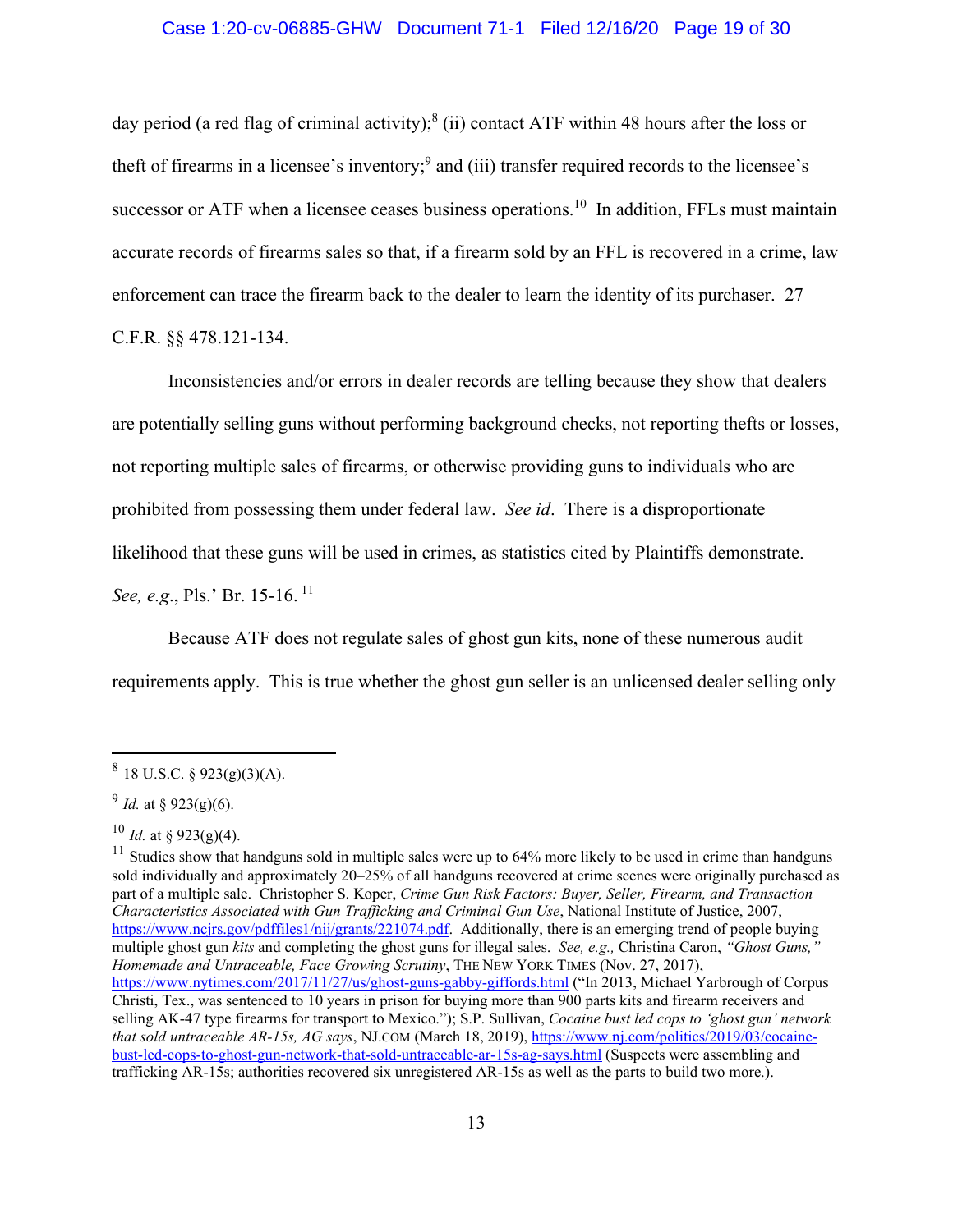#### Case 1:20-cv-06885-GHW Document 71-1 Filed 12/16/20 Page 20 of 30

80% components and ghost gun kits, or whether it is a licensed gun dealer selling the parts and kits used to build ghost guns alongside the sales of regulated guns subject to audit.

## E. Ghost Gun Sellers Capitalize on Purchasers' Ability to Evade Background Checks

As Plaintiffs make clear, ghost guns are attractive to prohibited purchasers precisely because they can obtain these weapons without undergoing background checks, and because these weapons cannot be traced to their source. Pls.' Br. at 19. Due to ATF's improper exemption of 80% components and ghost gun kits from the GCA, a prohibited gun buyer need not even go to a gun store to buy what is needed to build a ghost gun, since that buyer need only visit one of the dozens of websites selling DIY ghost guns and provide a credit card and mailing address. Simply put, purchasing everything needed to build your own ghost gun is as easy as ordering a book from Amazon.com.

Indeed, some websites lure purchasers by expressly advertising that they can avoid

background checks and registration. For example:

- AR15 Site tells consumers, under the headline "Three Reasons You Want To Buy An AR 80 Lower": "Because an 80% lower is not legally considered a firearm, you, the buyer, are not required to register it. After all, this is legally just a hunk of aluminum." http://ar15.site/ar-80-lower/ (last visited Dec. 2, 2020).
- M-16 Parts Supply LLC lures customers by specifically emphasizing that their ghost gun purchases will not be subject to background checks: "The 80% Lower Receiver is not an FFL (Federal Firearms License) item. This receiver is machined to 80 percent and still requires machining to be completed. *We do have a copy of the determination letter and update stating this is not a firearm and can be shipped directly to your home without a background check*." https://www.m-16parts.com/contents/en-us/p553\_Anodized-AR-15- 80-percent-Receivers.html (last visited Dec. 2, 2020).
- Likewise, JSD Supply, while telling purchaser to consult their local laws, states: "With our 80% AR lower parts and kits, you can have a sidearm for personal use without the usual concerns regarding serial numbers, background checks, and government fees". https://jsdsupply.com/80-ar-15/ (last visited Dec. 2, 2020).
- The aptly-named "Always Armed" states: "The 80% lower is the first step for your next AR15, AR-10, AR-9 or Handgun Build. An 80 percent lower receiver provides a Path to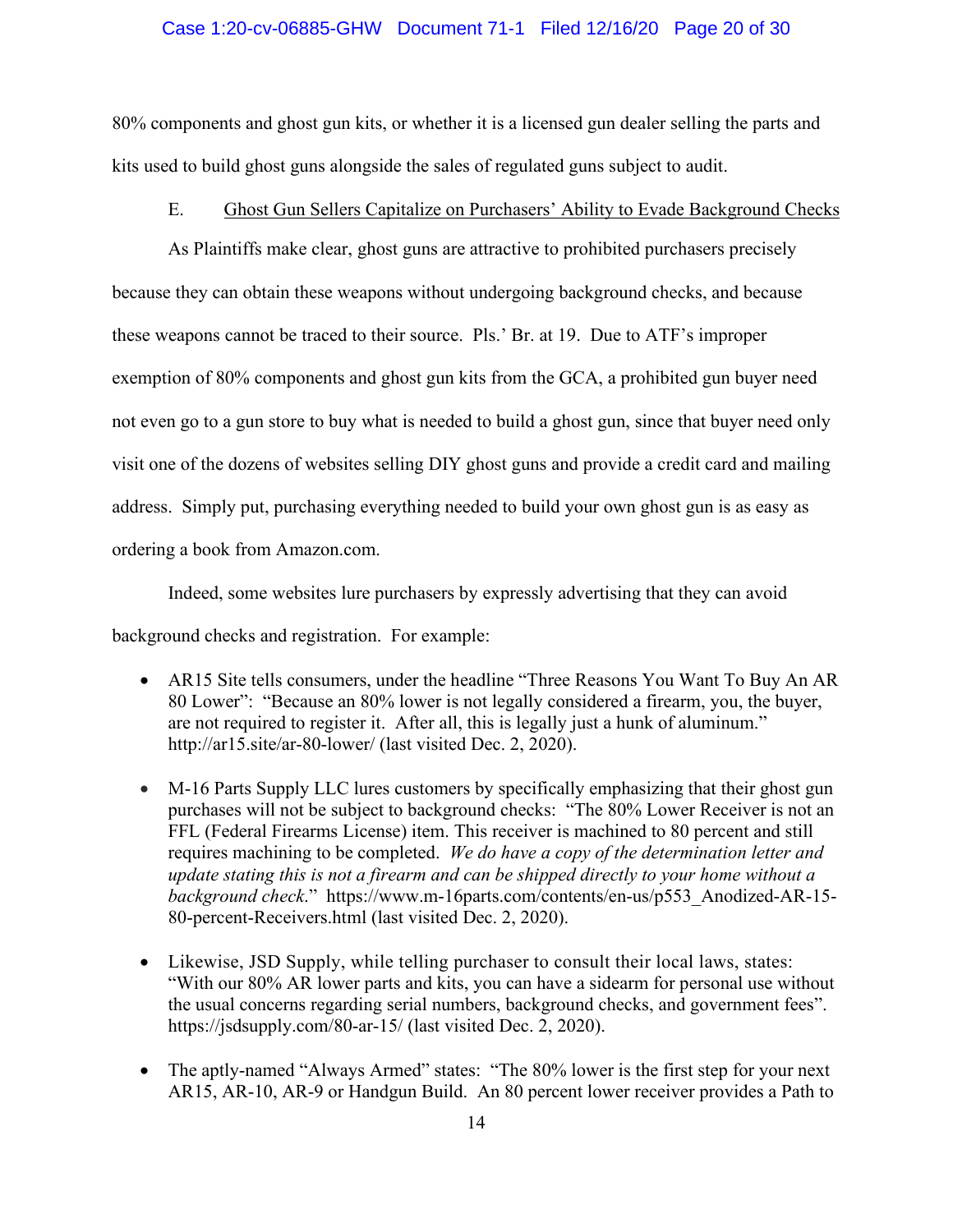#### Case 1:20-cv-06885-GHW Document 71-1 Filed 12/16/20 Page 21 of 30

complete [your] own AR style rifle, pistol or handgun without any paperwork or FFL (Federal Firearm License) transfer." https://alwaysarmed.com/80-lowers/ (last visited Dec. 2, 2020).

The sale of 80% components and ghost gun kits by these and many other websites illustrates a pervasive problem: vendors of these do-it-yourself, easily-assembled guns know they can fly under the radar, and shield their buyers from detection as well, precisely because ATF has refused to properly enforce federal law and regulate the sale of ghost guns.<sup>12</sup> The very language on the sellers' websites, noted above, makes this clear. In a regulated gun sale, the time it takes both buyer and seller to complete the Form 4473 to initiate the background check, and the resulting paper trail, can help uncover any red flags in the transaction. Yet, because ATF does not regulate ghost guns like traditional guns, neither licensed dealers nor online sellers take any of these precautions when selling ghost gun kits, and the market is flooded with weapons freely available to prohibited persons.

Although a small number of states have enacted laws regulating ghost gun kits and the 80% frames and receivers used to build ghost guns, *see*, *e.g.*, N.J. STAT. ANN. § 2C:39-9; CAL. PENAL CODE § 29180-84; REV. CODE WASH. (RCW) § 9.41.090; CONN. PUB. ACT NO. 19-6, the vast majority of states have not passed laws to fill the void that ATF's unlawful determination has created. As a result, the unregulated sale of ghost guns continues unabated across much of the nation.

Moreover, individual states' efforts to stem gun violence by tightening gun legislation are undermined by trafficking across state lines from states that do not regulate ghost guns and states

<sup>12</sup> The ATF admits that at least some ghost guns remain unregulated by the agency. *See* ATF, *Are "80%" or "unfinished" receivers illegal?*,, https://www.atf.gov/firearms/qa/are-%E2%80%9C80%E2%80%9D-or- %E2%80%9Cunfinished%E2%80%9D-receivers-illegal (last visited Dec. 2, 2020) (indicating that receivers with an un-machined fire-control cavity are not subject to regulation under the GCA).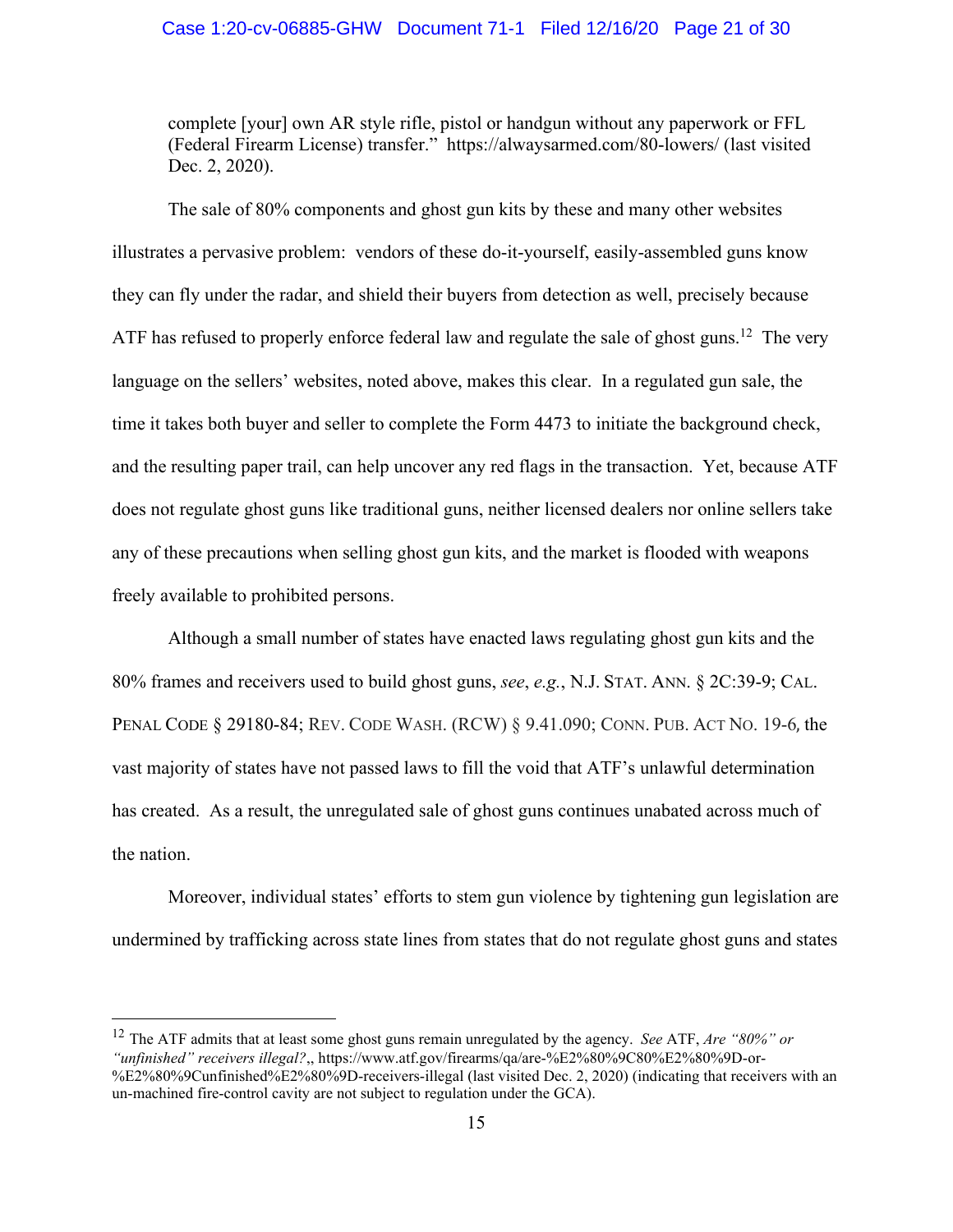### Case 1:20-cv-06885-GHW Document 71-1 Filed 12/16/20 Page 22 of 30

receiving an influx of illegal guns are powerless to act. Currently, illegal traffickers are able to avoid state ghost gun laws by purchasing ghost guns in states without restrictions and transporting them across state lines. *See, e.g.,* S.P. Sullivan, *Cocaine bust led cops to 'ghost gun' network that sold untraceable AR-15s, AG says*, NJ.COM (March 18, 2019),

https://www.nj.com/politics/2019/03/cocaine-bust-led-cops-to-ghost-gun-network-that-solduntraceable-ar-15s-ag-says.html ("When New Jersey banned untraceable 'ghost guns' in November, one of the suspects allegedly told an associate they'd have to 'go across the border' and have the gun parts delivered to an address in Pennsylvania instead."). Both ghost gun frames and receivers and assembled ghost guns are increasingly being trafficked across state lines and used in crimes. Only ATF, and not the individual states, has the mandate to stamp out this dangerous nationwide trend.

# II. ATF MUST NOT BE PERMITTED TO EXEMPT GHOST GUNS FROM SERIALIZATION REQUIREMENTS

## A. Ensuring Serialization of All Firearms is Part of ATF's Mandate

In addition to background checks and record-keeping requirements, the use of serial numbers is integral to ATF's ability to carry out its critical oversight function. Generally, U.S. law requires licensed manufacturers and importers of all firearms to provide a unique serial number on the frame or receiver of the weapon. 18 U.S.C. § 923(i). The serial number allows law enforcement to trace the firearm to its first point of retail sale, including in the aftermath of a shooting or other gun crime, without hindering the operation of the firearm at all. *See United States v. Marzzarella*, 614 F.3d 85, 94 (3d Cir. 2010) ("the presence of a serial number does not impair the use or functioning of a weapon in any way")<sup> $13$ </sup> A firearm frame (in handguns) or

 $13$  The importance of serial numbers in firearms regulation is emphasized by the ban on receiving and possessing firearms without a serial number. 26 U.S.C. § 5861(i); *see United States v. McSwain*, No. CR 19-80 (CKK), 2019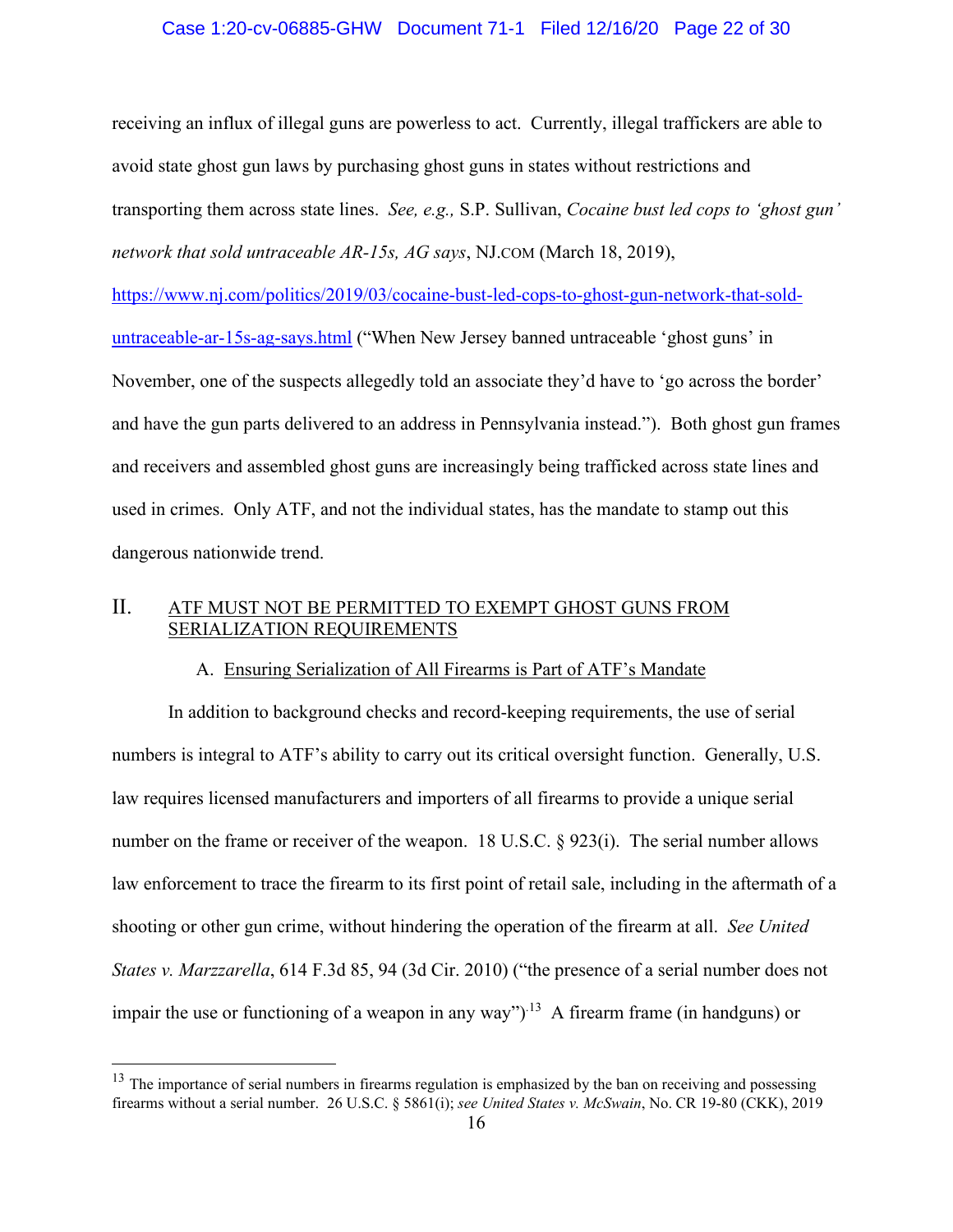#### Case 1:20-cv-06885-GHW Document 71-1 Filed 12/16/20 Page 23 of 30

receiver (in long guns) is the component of the gun that qualifies as a "firearm" under federal law,<sup>14</sup> and those that meet ATF's definition of "firearm" must bear serial numbers<sup>15</sup>

But, as noted by Plaintiffs (Pls.' Br. at 11, Section IV), ATF has determined that unfinished, so-called "80%" frames and receivers do not qualify as "firearms." Thus, according to ATF, although finished ghost guns operate in the exact same manner as serialized guns, the unfinished frames and receivers used to build them are not subject to federal regulation and do not have to be serialized at the point of sale. Buyers can finish the few remaining steps to complete a frame or receiver using common household tools like files and drills,<sup>16</sup> and then assemble the firearm by adding its remaining components (e.g., a stock, barrel, slide, and trigger mechanism) to complete a fully-functioning firearm in just an hour or two—or even less.<sup>17</sup> Consumers may convert unfinished ghost gun components into handguns, AR-15 and AK-47 style rifles, and other types of firearms—none of which, because of ATF's misguided approach, possess serial numbers.

# B. Serial Numbers Facilitate "Tracing" of Guns Used in Crime

 "Tracing" is a tool used by federal and local law enforcement to determine the history of a firearm recovered at a crime scene. *See* U.S. DEP'T. OF JUSTICE, FIREARMS TRACING GUIDE:

WL 1598033, at \*1 (D.D.C. Apr. 15, 2019) (denying modification of conditions of release where defendant was charged with possession of a "ghost gun" in violation of 26 U.S.C. § 5861(i)).

<sup>&</sup>lt;sup>14</sup> 18 U.S.C. § 921 (a)(3) ("The term 'firearm' means . . . the frame or receiver of any such weapon"); Evan Sernoffsky,*'Ghost Guns' Continue to Elude California's Firearms Laws*, GOVERNMENT TECHNOLOGY (Nov. 21, 2017) http://www.govtech.com/public-safety/Ghost-Guns-Continue-to-Elude-Californias-Firearms-Laws.html.

<sup>15</sup> *ATF Answers Questions on 80 Percent Lower Receiver Blanks*, AMMOLAND (Nov. 7, 2014) https://www.ammoland.com/2014/11/atf-answers-questions-on-80-receiver-blanks/#axzz5bCuWnN62.

<sup>&</sup>lt;sup>16</sup> A handheld drill can be used; indeed, one company, 80 Percent Arms, streamed a video on its Youtube channel showing how: *Drill out an 80% AR-15 Lower in 5 min with hand drill - 80% Arms Easy Jig*, https://www.youtube.com/watch?v=ccO1Day60sA.

<sup>&</sup>lt;sup>17</sup> One ghost gun seller touts that its 80% receiver can be completed "in under 15 minutes with excellent results." The Router Jig Pro Multiplatform – AR-15 / AR-9/AR-45/.308/AR-10, 5D Tactical, https://www.5dtactical.com/multiplatform-80-lower-jig-p/5d-pmj.htm.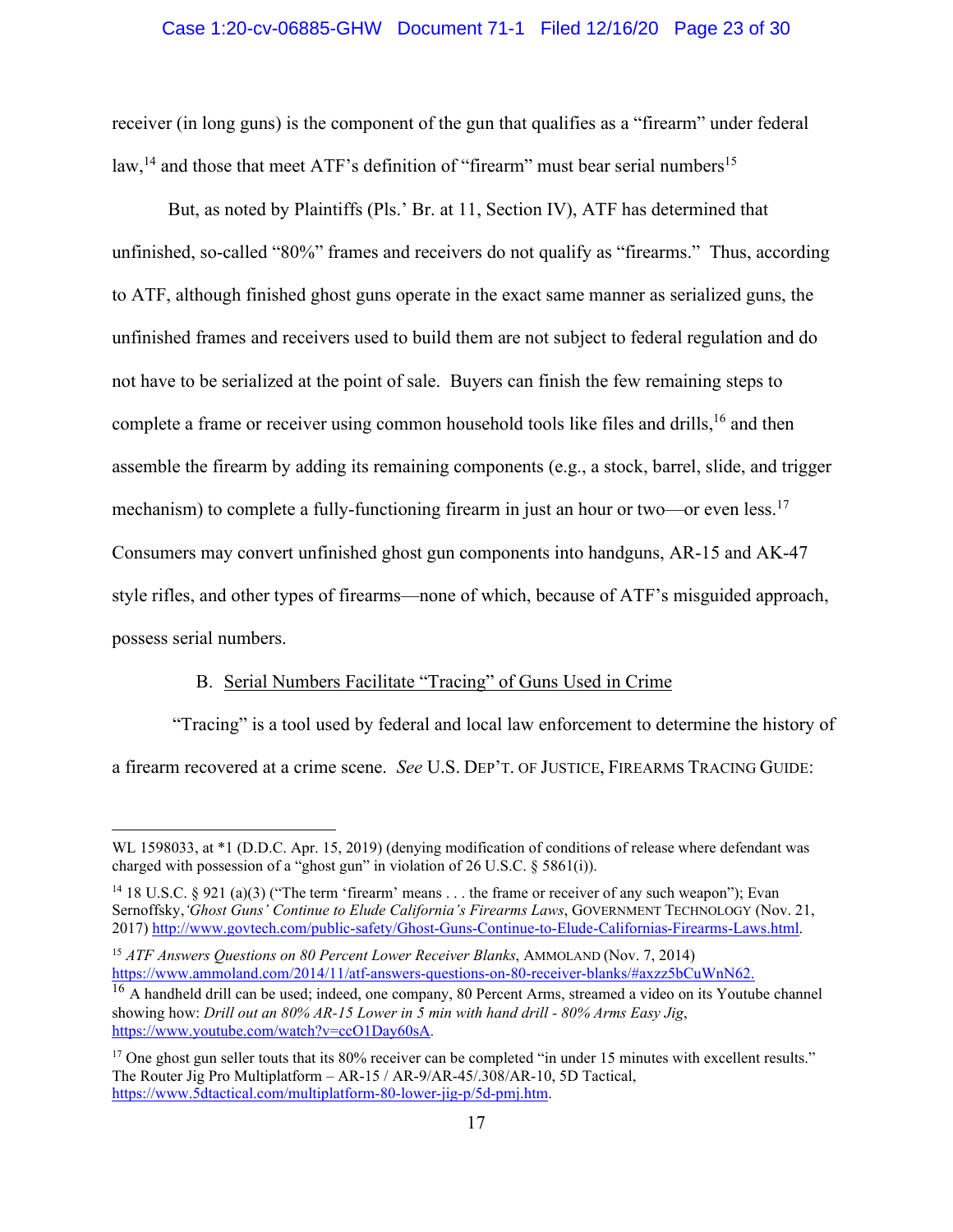#### Case 1:20-cv-06885-GHW Document 71-1 Filed 12/16/20 Page 24 of 30

TRACING FIREARMS TO REDUCE VIOLENT CRIME 1-5 (2011), https://www.atf.gov/file/58631/ download. The tracing process follows the path of a firearm from the manufacturer to the distributor to the FFL to the last known purchaser. *See* U.S. DEP'T OF THE TREASURY, ATF, COMMERCE IN FIREARMS IN THE UNITED STATES 19 (February 2000),

https://www.hsdl.org/?view&did=1624 [hereinafter COMMERCE IN FIREARMS REPORT]; *see also N.A.A.C.P. v. AcuSport, Inc.*, 271 F. Supp. 2d 435, 505 (E.D.N.Y. 2003) ("Tracing provides investigative leads to law enforcement agencies so that if an initial purchaser of a recovered gun is identified, law enforcement officers can attempt to learn both the history of the gun and the circumstances surrounding how the gun reached its possessor."); *Marzzerella*, 614 F.3d at 100 ("serial number tracing also provides agencies with vital criminology statistics—including a detailed picture of the geographical source areas for firearms trafficking and 'time-to-crime' statistics which measure the time between a firearm's initial retail sale and its recovery in a crime—as well as allowing for the identification of individual dealers involved in the trafficking").

When a gun is recovered at a crime scene, law enforcement sends "trace requests" to every licensee in the distribution chain—from manufacturer to wholesaler to retail dealer—"to identify broader trafficking patterns" and identify who purchased the gun and who could be a suspect in the crime or a valuable lead. COMMERCE IN FIREARMS REPORT at 1-2.

When "multiple crime guns [are] traced to an FFL or first retail purchaser" *id.* at 22, ATF deems this an indicator of gun trafficking. According to the Bureau, "[t]race information can indicate, for instance, that a purchaser—possibly a straw purchaser or other unlicensed seller—is repeatedly buying firearms from a dealer, or that crime guns from a particular area are repeatedly originating from a particular licensed dealer." *Id*. at 2.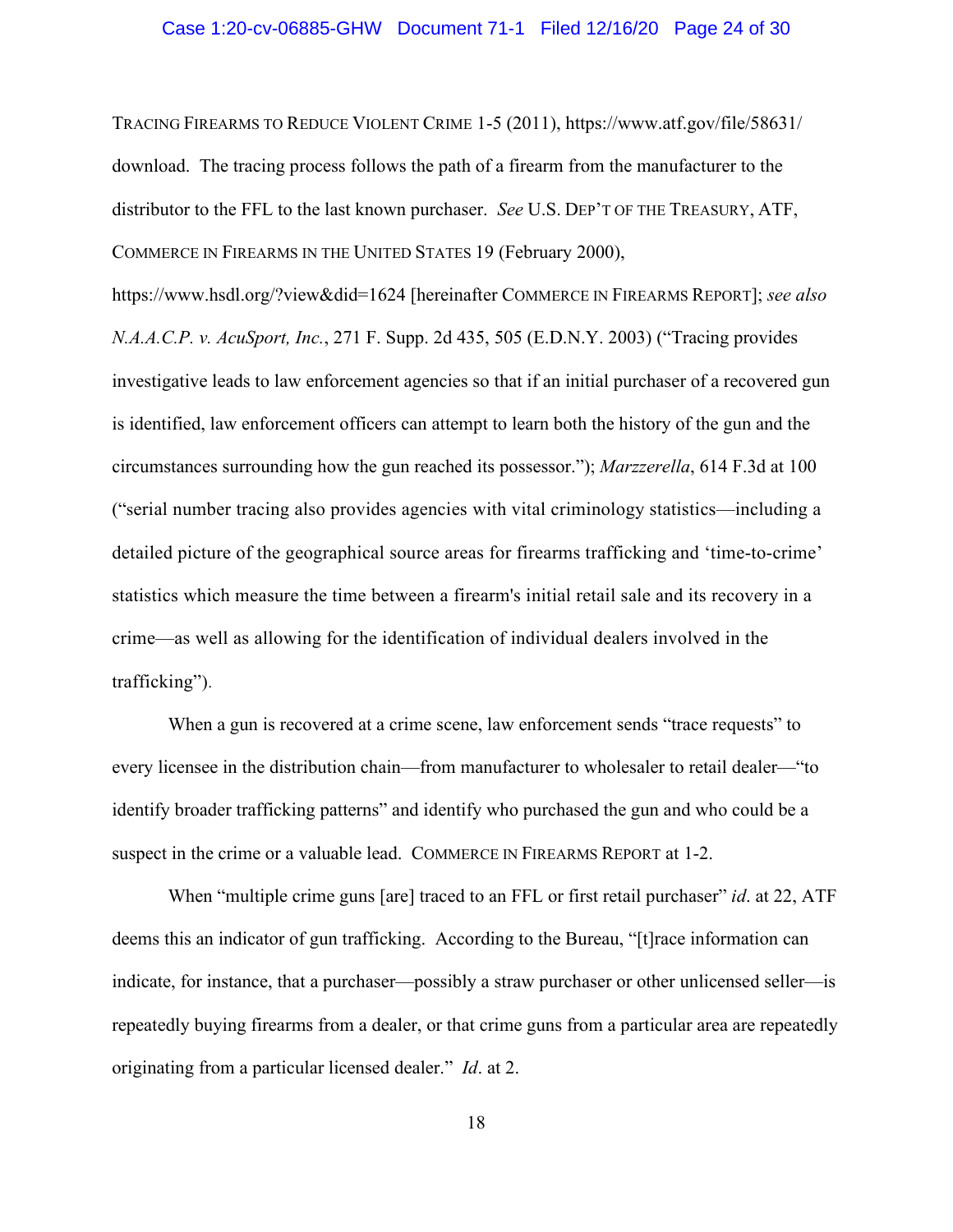#### Case 1:20-cv-06885-GHW Document 71-1 Filed 12/16/20 Page 25 of 30

As of 1998, tracing has shown that the overwhelming majority of dealers (about 86%) sell zero crime guns in a given year, while about 7.2% of dealers sell almost 90% of crime guns. COMMERCE IN FIREARMS REPORT at 23. Thus, tracing allows ATF to target enforcement of such noncompliant dealers and helps the agency determine "if the FFL or someone else [*i.e*., the buyer] is violating the law." COMMERCE IN FIREARMS REPORT at 2, 23. Law enforcement can use tracing to determine which individual retailers are responsible for patterns of sales of crime guns trafficked throughout the country. *See, e.g., City of New York v. A-1 Jewelry & Pawn, Inc.*, 501 F. Supp. 2d 369, 376-78 (E.D.N.Y. 2007).

ATF focuses its inspection efforts on firearms dealers who have had a relatively large number of traces to, among other things, "identify improvements that could be made in the dealers' business practices to make them less susceptible to straw purchasers or other traffickers." U.S. DEP'T OF TREASURY, ATF REGULATORY ACTIONS: REPORT TO THE SECRETARY ON FIREARMS INITIATIVES 4 (Nov. 2000). Indeed, a study of firearms dealers that had more than ten traces in one year revealed that those dealers, as a group, were "more likely" to have violated the Gun Control Act than the general dealer population. *Id*. at 14-15.

#### C. Unserialized Ghost Guns Cannot be Traced

Just as ATF's abdication of its responsibilities under the law allows ghost gun purchasers to elude background checks, it also allows them to build weapons with no serial numbers. These unserialized weapons, in turn, including those guns used to commit crimes, cannot be traced by law enforcement. *See, e.g.*, *McSwain*, 2019 WL 1598033, at \*3 ("The present charges also involve a weapon that lacks a serial number; this 'ghost gun' is therefore untraceable by law enforcement.").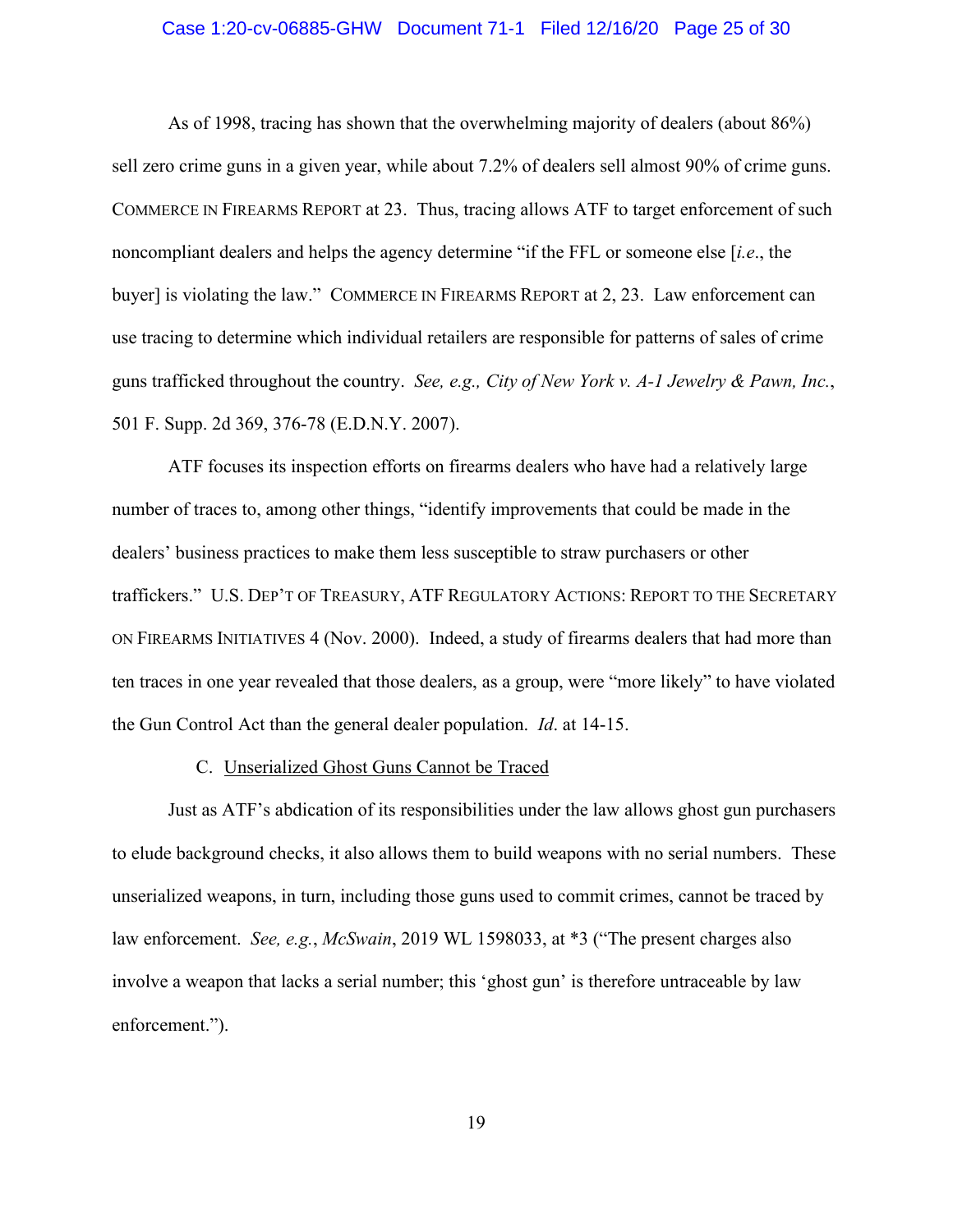Ghost gun sellers capitalize on this fact in their marketing efforts. A review of several

active websites shows sellers expressly touting the absence of serial numbers on their DIY kits,

including:

- The Ghost Guns website, which advertises "Ghost Gunner mill: 'Legally manufacture unserialized rifles and pistols in the comfort and privacy of home.'" https://ghostguns.com/product-category/ghost-gunner/ (last visited Dec. 2, 2020);
- SS-Arms, seller of AR 80% lower receivers and lower AR 15 receiver parts, endorsing its products as "[m]ake your own AR-15 without the hassle of serial numbers and registration." https://www.ss-arms.com/category-s/1851.htm (last visited Dec. 15, 2020);
- As noted *supra* at 14, the site JSD Supply advertises both the absence of serial numbers and lack of background checks: "With our 80% AR lower parts and kits, you can have a sidearm for personal use without the usual concerns regarding serial numbers, background checks, and government fees" https://jsdsupply.com/80-ar-15/ (last visited Dec. 2, 2020); and
- Atomic Engraving also stresses that serial numbers are generally not required. In the FAQs on its website, it states: "Federal law DOES NOT require an individual building a firearm for personal use to mark it with a serial number UNLESS YOU LIVE IN CALIFORNIA." https://www.atomicengraving.com/faq/ (last visited Dec. 2, 2020) (emphasis in the original).

Thus, because ATF allows ghost gun sellers to ply their trade unfettered by regulations,

they have created a thriving market for individuals who want firearms that cannot be traced.

# III. THE EXEMPTION OF 80% COMPONENTS AND GHOST GUN KITS FROM REGULATION ESPECIALLY HARMS BLACK AND BROWN COMMUNITIES THAT SUFFER DISPROPORTIONATE RATES OF GUN VIOLENCE

ATF's improper exemption of the parts used to make ghost guns from regulation not only

perpetuates crime generally, but it also disproportionately affects Black and Brown communities

that experience the burden of pervasive gun violence. A recent study published by the American

Public Health Association emphasizes: "We cannot address gun violence in America's cities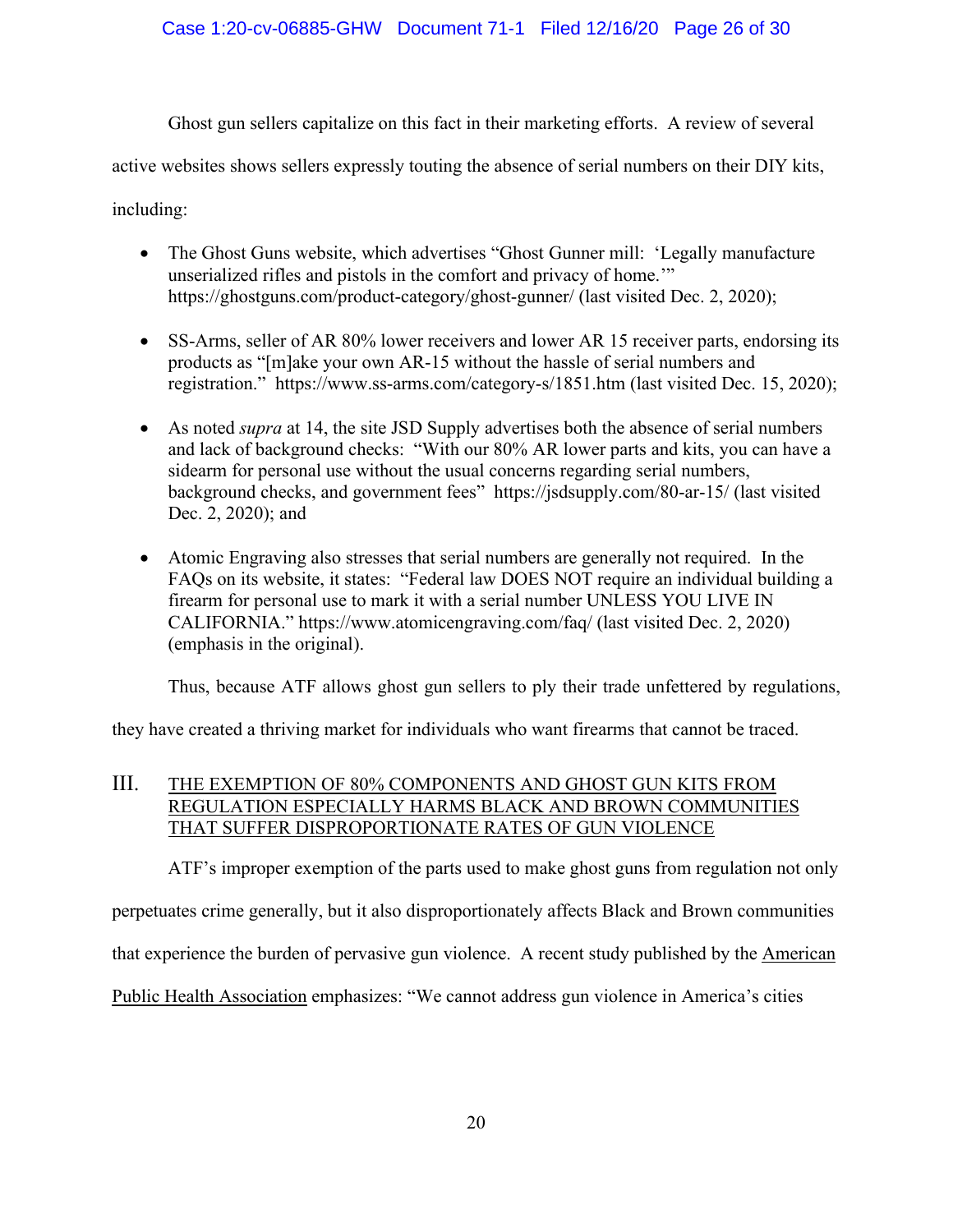# Case 1:20-cv-06885-GHW Document 71-1 Filed 12/16/20 Page 27 of 30

without confronting the racial inequities, racism, and stigma at the heart of urban violence."<sup>18</sup> Indeed, "the homicide rate for Black Americans in all 50 states is, on average, eight times higher than that of Whites (CDC, 2017). . . . Black people specifically are 500 times more likely to die [by gun violence] [than by international terrorism.]"<sup>19</sup> If current death rates hold, one in 38 Black men will be killed by a gun.<sup>20</sup> This pattern carries over to school children in our country. Nearly 3,000 children are shot and killed annually in the United States, with gun violence being responsible for ten times more deaths of Black children than White children.<sup>21</sup>

Numerous studies bear out the dramatic disparity between homicide rates (including by gun violence) among Blacks and Whites. For instance:

- An Annals of Medicine study (published April 23, 2018) reports that there were "drastic differences in how black and white men experience fatal gun violence between 2008 and 2016", with Black men experiencing 27 more firearms homicides per 100,000 per year nationwide (29.12 for Black men vs. 2.1 for White men). $^{22}$
- The Brookings Institution reports on U.S. gun deaths by race and gender, noting that nearly 35 Black men per 100,000 suffered gun deaths between 2011 - 2013, while approximately 16 White men during the same period.<sup>23</sup>

<sup>18</sup> Alycia Santilli et al., *Bridging the Response to Mass Shootings and Urban Violence: Exposure to Violence in New Haven, Connecticut*, AM. J. PUBLIC HEALTH, Mar. 2017, https://www.ncbi.nlm.nih.gov/pmc/articles/PMC5296698/.

<sup>19</sup> Yolanda T. Mitchell and Tiffany L. Bromfield, *Gun Violence and the Minority Experience*, National Council on Family Relations (Jan. 10, 2019), https://www.ncfr.org/ncfr-report/winter-2018/gun-violence-and-minorityexperience.

<sup>20</sup> Ashwini R. Sehgal, MD, *Lifetime Risk of Death From Firearm Injuries, Drug Overdoses, and Motor Vehicle Accidents in the United States*, 133 AM. J. OF MEDICINE 1162 (Oct. 2020), https://www.amjmed.com/article/S0002- 9343(20)30363-6/pdf.

<sup>21</sup> Mitchell et al., *supra* note 19.

<sup>22</sup> Howard, Jacqueline, *The disparities in how black and white men die in gun violence, state by state*, https://www.cnn.com/2018/04/23/health/gun-deaths-in-men-by-state-study/index.html (Apr. 24, 2018) (citing data from the Centers for Disease Control and Prevention's Wide-ranging Online Data for Epidemiologic Research database, https://wonder.cdc.gov/).

<sup>23</sup> Richard Reeves, et al., *Guns and race: The different worlds of black and white Americans* (Dec. 15, 2015) (hereinafter "*Guns and race*") (data drawn from *CDC Injury Prevention & Control database.*  .https://www.brookings.edu/blog/social-mobility-memos/2015/12/15/guns-and-race-the-different-worlds-of-blackand-white-americans/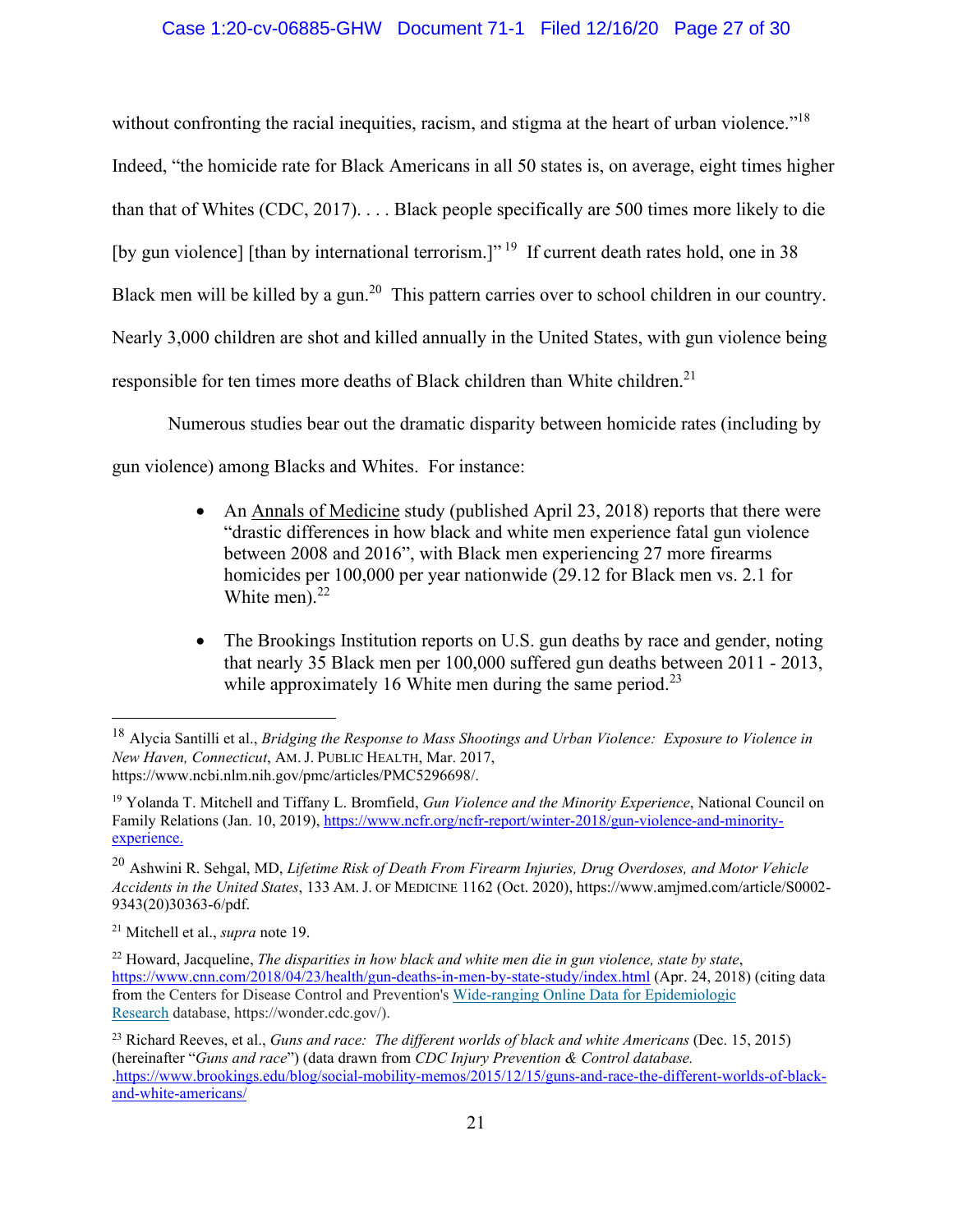- A survey specific to residents in six low-income neighborhoods in New Haven Connecticut, conducted largely by the Yale School of Public Health, concluded that "[g]un violence disproportionately occurs in communities experiencing social and economic inequities." Among other things, the study found:
	- o Although Black men comprise only 6% of the population, they represent over half of gun homicide victims (indicating this was a nationwide figure). $^{24}$
	- o Of those responding, 80.1% of Black residents reported hearing multiple gunshots in the neighborhood compared to only 56.7% of White residents.<sup>25</sup>
	- o Nearly one quarter (24.2%) of Black residents responding to the survey reportedly had a family member or close friend killed by violence, two and a half times the rate reported by White respondents  $(9.7\%)$ .<sup>26</sup>

The Brookings Institution concluded its 2015 "*Guns and race*" article by stating: "Gun violence is part of a vicious cycle of race and inequality in the U.S., reflecting existing social inequalities, and also making it even more challenging for young black people, especially young black men, to escape poverty and violence."<sup>27</sup>

As Plaintiffs' opening brief demonstrates (see Pls.' Br. at 19-20), ghost gun violence is on the rise across the country, exacerbating existing disparities in which Black and Brown communities already suffer disproportionate harm. By fulfilling its legal duty and regulating these previously unregulated guns, ATF can break this cycle.

<sup>24</sup> Santilli et al., *supra* note 18, (citing Rich, JA, Wrong Place, Wrong Time: Trauma and Violence in the Lives of Young Black Men (2011)).

<sup>25</sup> *Id.*

 $26$  *Id.* 

<sup>27</sup> Reeves et al., *supra* note 23.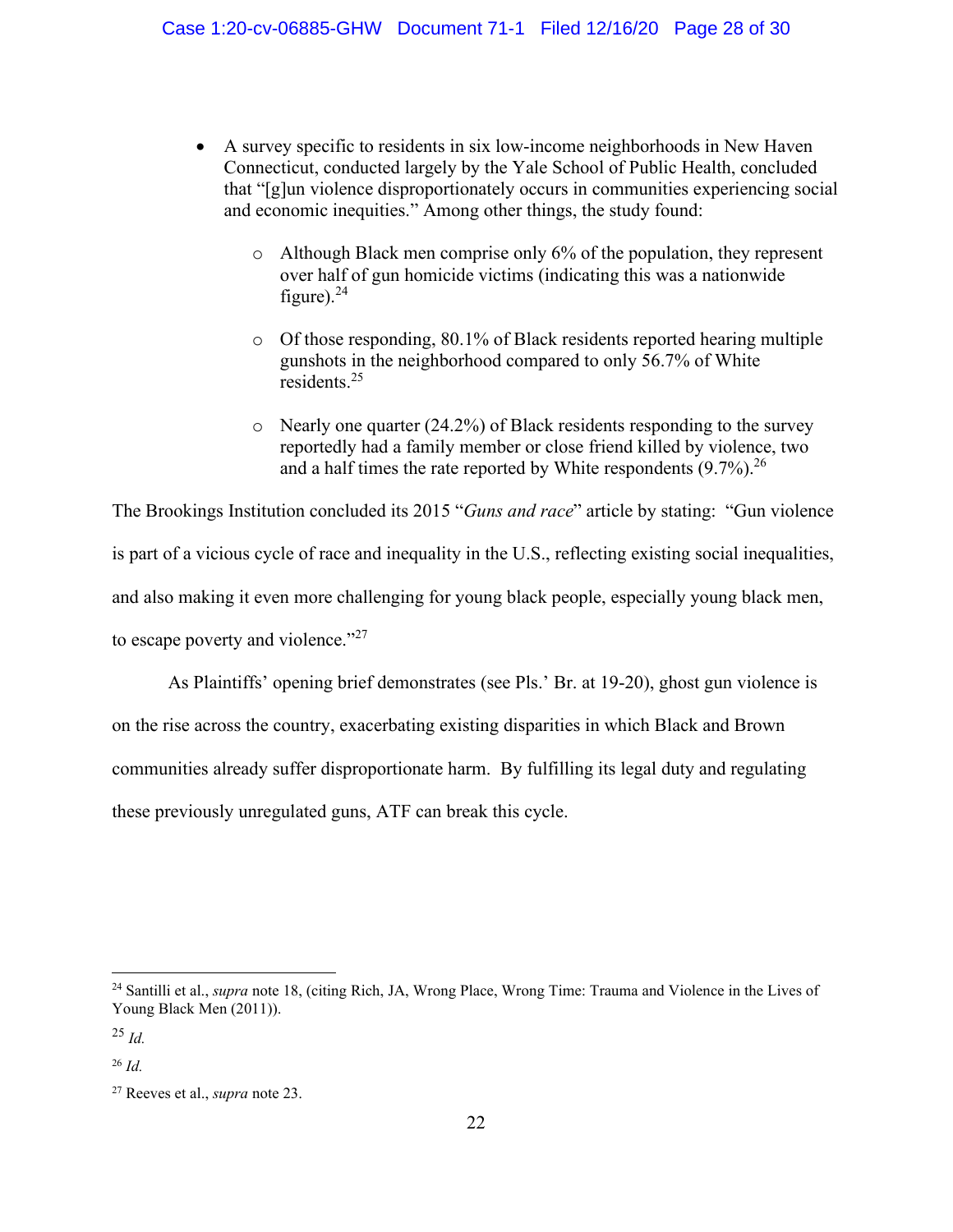#### **CONCLUSION**

ATF's decision not to apply serialization and background check requirements to the sale of ghost gun kits and parts is contrary to law and arbitrary and capricious. The Court should grant Plaintiffs' motion for summary judgment.

Dated: December 16, 2020 Respectfully submitted,

/s/ Roberta L. Horton

Roberta L. Horton *Pro hac vice application pending*  Arnold & Porter Kaye Scholer LLP 601 Massachusetts Ave., NW Washington, D.C. 20001 202-942-5000 Roberta.Horton@arnoldporter.com

Lucy S. McMillan Arnold & Porter Kaye Scholer LLP 250 West 55<sup>th</sup> Street New York, NY 10019 212-836-8000 Lucy.McMillan@arnoldporter.com